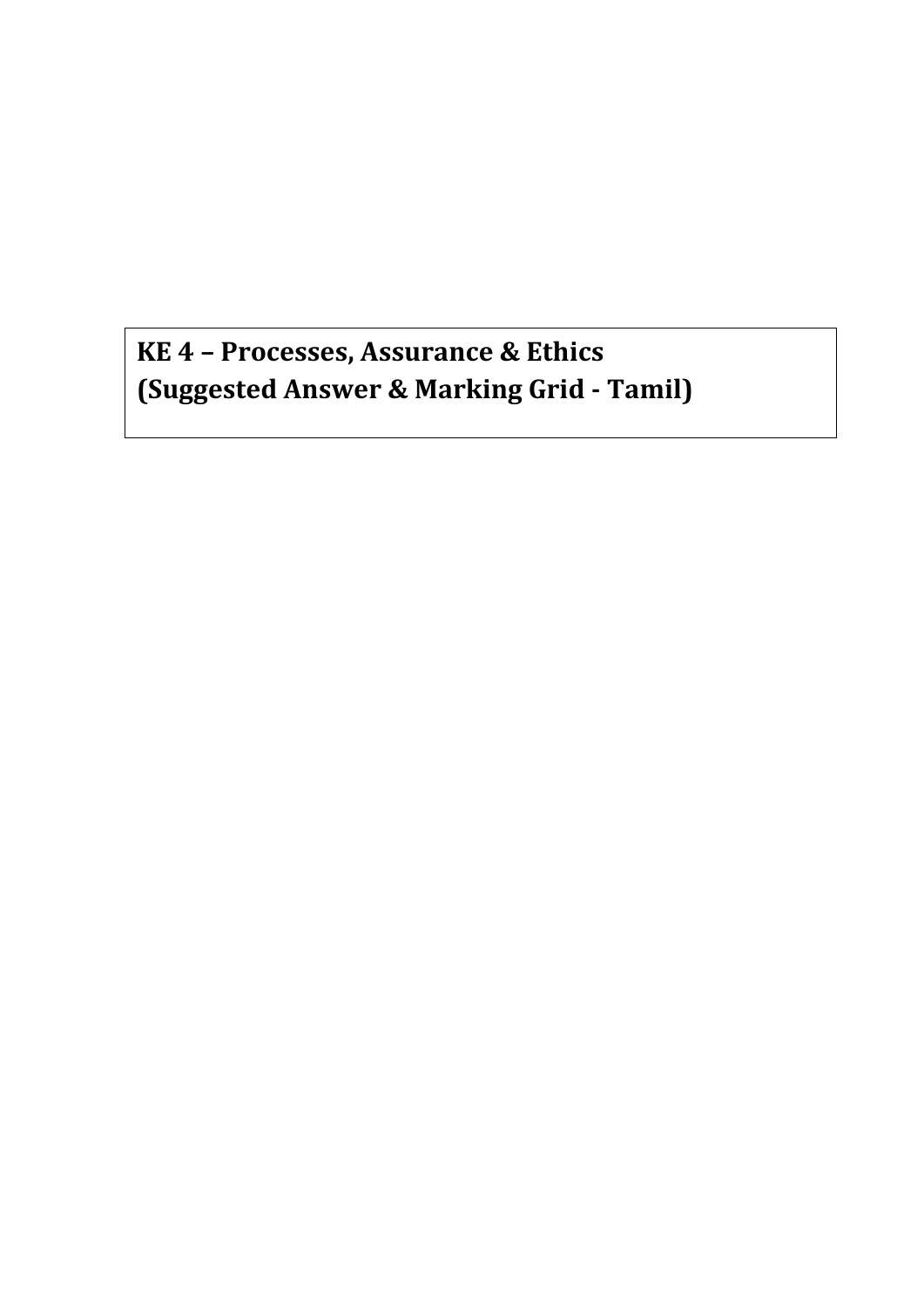# வினா 01

**1(a)**

1.1.

# கற்றல் வெளியீ $f$  :

| 2.1.1 சேகரித்தல் படிமுறை தொடர்பான நடவடிக்கைகளை இனம் காணல் |
|-----------------------------------------------------------|
| - வழங்குனர் தேர்வு மற்றும் மீள்மதிப்பீடு                  |
| - பாதீட்டுக் கட்டுப்பாடுகள்                               |
| - கட்டளைகள் வழங்கல்                                       |
| - பெறுதல்                                                 |
| - கொடுப்பனவு                                              |

சரியான விடை $: D$ 

கொடுப்பனவுச் சிட்டை என்பது விநியோகஸ்தர்கள் மற்றும் ஏனையோருக்கான கொடுப்பனவுகள் என்பவற்றை அதிகாரமளிப்பதற்காகப் பயன்படுத்தப்படும் ஆவணமாகும். ஏனைய அனைத்து விடைகளும் பெறுகைச் செயற்பாட்டின் உள்ளார்ந்த செயற்பாடுகள் ஆகும்.

1.2.

கற்றல் வெளியீ $\mathsf{G}$  : 1.5.3 வியாபார படிமுறை மட்டத்தில் ஒரு உரிமத்தின் இடரைத் தணிக்கக்கூடியதான உள்ளகக் கட்டுப்பாட்டினது வகிபாகத்தை இனம் காணல்.

சரியான விடை $: A$ 

அமைப்பு ஒன்றின் உள்ளகக் கட்டுப்பாடுகள் முகாமைத்துவத்தினால் அறிமுகப் படுத்தப்பட்ட கொள்கைகள் மற்றும் விதிமுறைகளைக் கொண்டிருக்கும். உள்ளகக் கட்டுப்பாடுகள் பயனுறுதி மிக்க வகையில் நடைமுறைப் படுத்தப்பட்டால் அனைத்து விதிமுறை மற்றும் கொள்கைகளும் ஊழியர்களால் முறையாகப் பின்பற்றப்படும்.

# 1.3.

| கற்றல் வெளியீடு :                                                                                                     |  |
|-----------------------------------------------------------------------------------------------------------------------|--|
| 5.5.2 கட்டுப்பாட்டின் பரீட்சிப்பு மற்றும் கணிசமான விதிமுறைகள் என்பனவற்றின்<br>அர்த்தம் மற்றும் வேறுபாட்டை விளக்குதல். |  |

சரியான விடை $: C$ 

ஆய்வுச் செயன்முறைகளை மேற்கொள்ளுதல் ஒரு கணிசமான சோதனை முறையாகக் கருதப் படுகிறது. "C" தவிர்ந்த அனைத்து விடைகளும் உள்ளாக்க் கட்டுப்பாடுகளின் செயற்பாடு வினைத்திறன் தொடர்பான சான்றுகளை குறிப்பிடுகின்றன.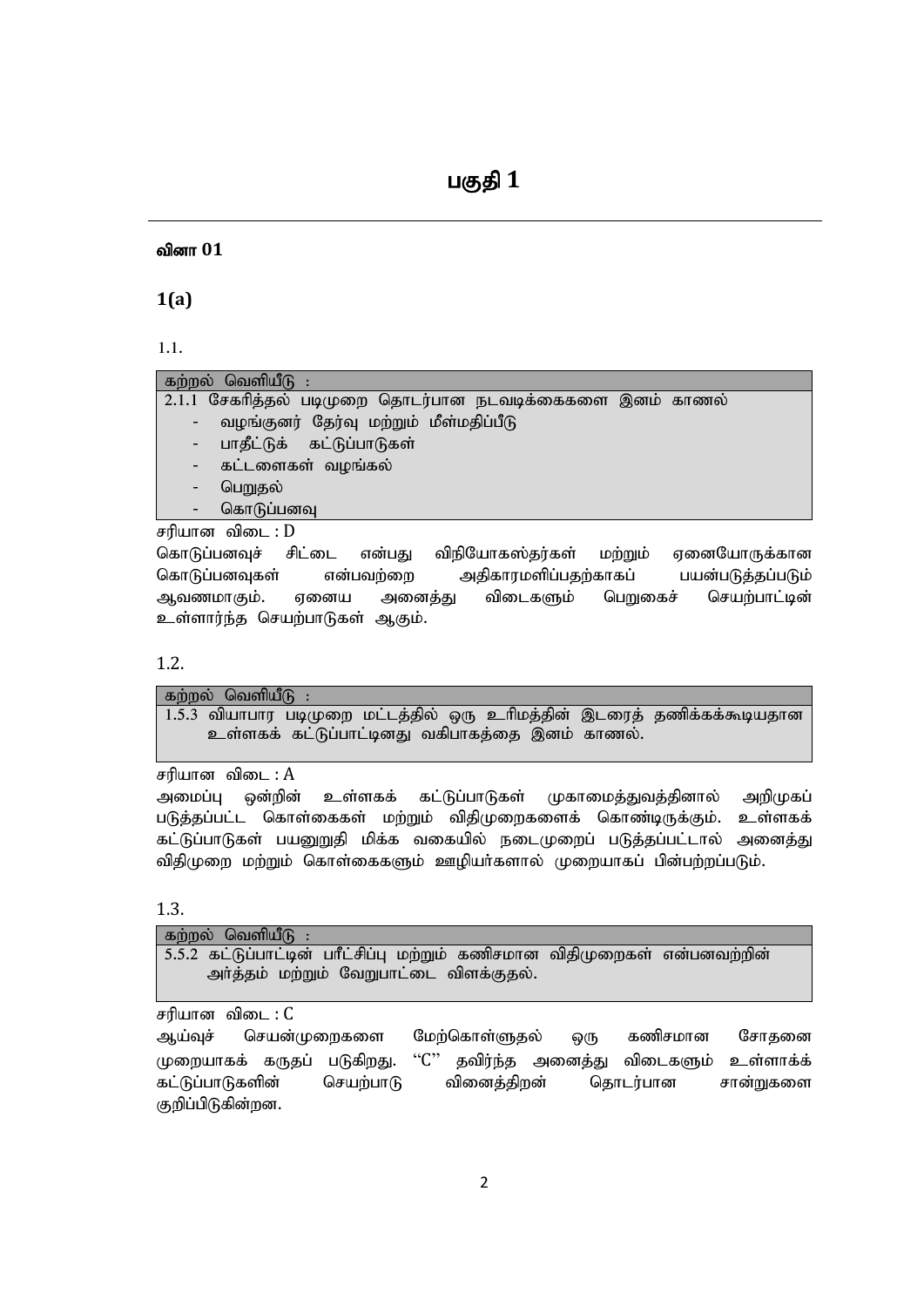1.4.

கற்றல் வெளியீடு :  $1.8.1$  ஒரு வியாபார நிறுவனத்தின் ஆளுமை கட்டமைப்பை இனம் காணல்.

சரியான விடை $: C$ 

கூட்டமைப்பு ஆளுமை ஒன்றின் நோக்கமானது மேற்பார்வை மற்றும் முகாமைத்துவம் ஊடாக அதன் பெறுபேற்றினை அதிகரித்துக் கொள்ளுதல் ஆகும். வணிகமானது பங்குதாரர்களது மாத்திரமன்றி அக்கறையுள்ள அனைத்து தரப்பினர்களதும் எதிபார்ப்புகளுக்கு ஈடாகவும் நெறிமுறை சார்ந்த வகையிலும் நடாத்தப்படுதல் வேண்டும்.

1.5.

கற்றல் வெளியீ $\boldsymbol{\mathsf{G}}$  :

 $2.2.3$  சம்பளப்பட்டியல் படிமுறையுடன் இணைந்த உப நடவடிக்கைகளுடன் தொடர்பான வியாபார இடர்களை மதிப்பிடல்.

சரியான விடை $: C$ 

ஊழிய உறுப்பினர் ஒருவர் விடுமுறை எடுக்கும் போது அவரது வேலைகளை ஈடு செய்வதற்காக மற்றொரு உறுப்பினர் நியமிக்கப்படல் வேண்டும். அவ்வாறான சந்தர்ப்பத்தில் முதலாவது ஊழியர் ஒரு மோசடியினை மேற்கொண்டிருப்பின் அது இரண்டாவது உறுப்பினரால் கண்டுபிடிக்கப்படலாம். ஆகையால் இந்த காரணத்திற்காக தமது முழுமையான விடுமுறை வளங்கலை அனுபவிப்பதில்லை.

1.6.

கற்றல் வெளியீடு  $2.1.3$  கொள்ளல் பொறிமுறை தொடர்பான உபநடவடிக்கைகளுடன் இணைந்த வியாபார இடர்களை மதிப்பிடல்.

சரியான விடை $: A$ 

திறந்த கணக்கு வர்த்தகத்தில் இறக்குமதியாளர் இணங்கியவாறு உரிய தொகையயை செலுத்துவார் என்ற நம்பிக்கையில் ஆவணங்கள் இறக்குமதியாளருக்கு நேரடியாக கப்பலில் அனுப்பி வைக்கப்படுகின்றன. ஏனைய அனைத்து முறைகளிலும், ஆவணங்கள் இறக்குமதியாளருக்கு நேரடியாகக் கப்பலில் அனுப்பி வைக்கப்படுவதில்லை. மாறாக கொடுப்பனவு செயன்முறையில் வங்கிகள் ஈடுபடுத்தப்படுகின்றன. ஆகவே திறந்த கணக்கு வர்த்தகத்தில் இடர் விற்பனையாளாால் எற்கப்படுகிறது.

1.7.

கற்றல் வெளியீடு $:$ 

4.2.2 நேர்மை, தற்சார்பற்றநோக்கு, தொழில்சார்திறமை மற்றும் துல்லிய கவனம், இரகசியம் பேணல், சுயாதீனம் என்பனவற்றை விளக்குதல்.

சரியான விடை :  $B$ 

கணக்காய்வு சேவை பெறுநர் ஒருவரது நிதிசார் விபரங்கள் இரகசியத் தன்மை வாய்ந்தவை. சட்டத்தினால் வேண்டப்படாதவிடத்து அந்த சேவை பெறுனரது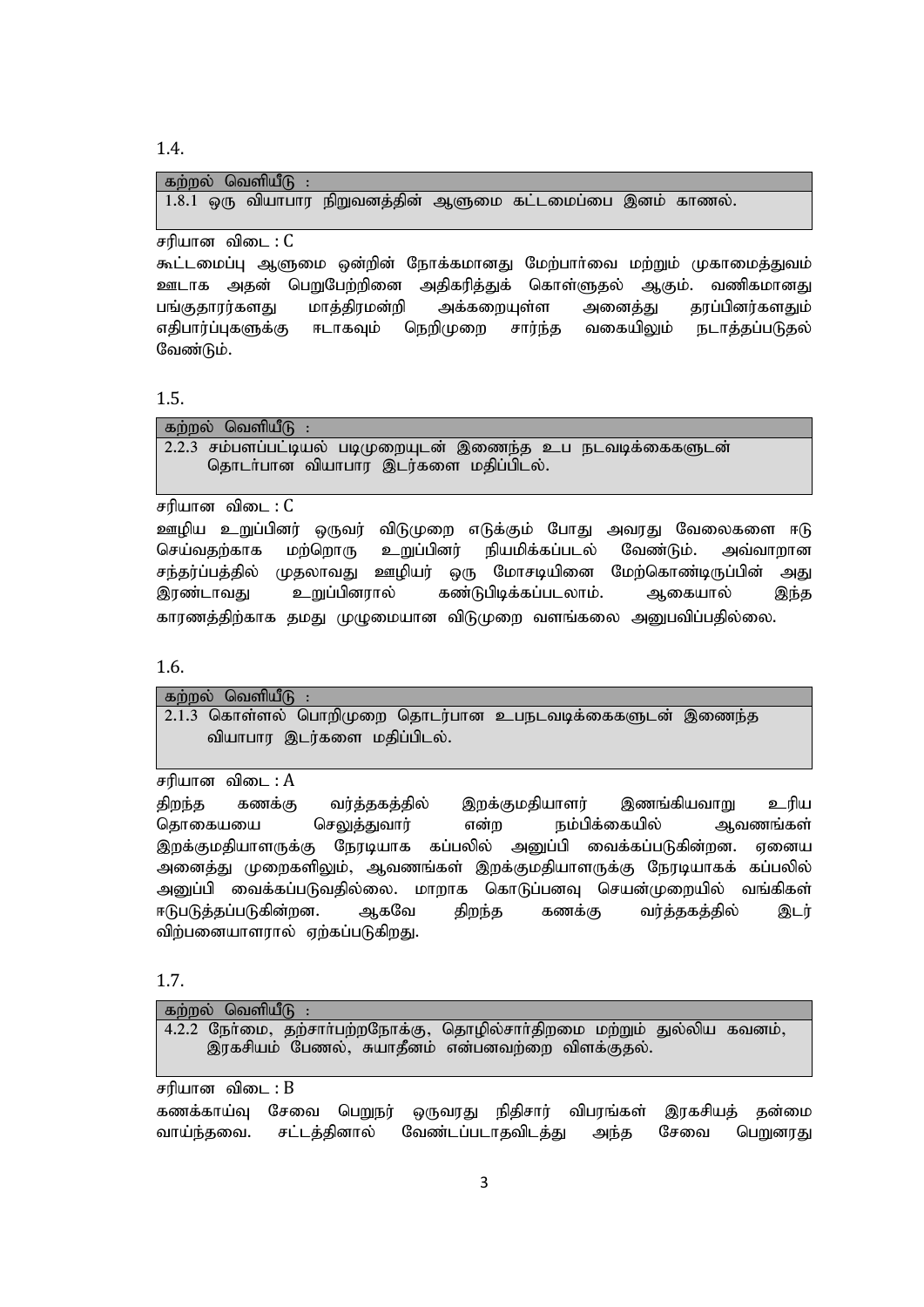அனுமதியின்றி அந்த விபரங்களை கணக்காய்வாளர் வெளியிடுதலாகாது. ஆகவே இரகசியத் தன்மை என்பது இங்கு மிக முக்கிய மூலகம் ஆகும்.

#### 1.8.

| கற்றல் வெளியீடு : |  |                                                                     |  |
|-------------------|--|---------------------------------------------------------------------|--|
|                   |  | 1.7.1 உள்ளகக் கட்டுப்பாட்டு முறைமையினுள் அடங்கியிருக்கும் வரையறைகளை |  |
| விவாதித்தல்.      |  |                                                                     |  |

சரியான விடை $: C$ 

தீர்மானம் மேற்கொள்ளுதலிலான மனித அனுமானங்கள் தவிர ஏனைய அனைத்து அம்சங்களும் மேம்படுத்தப்பட முடியும். உதாரணமாக, வினைத்திறனற்ற சபையானது மேலும் வினைத்திறனானவர்களால் மாற்றீடு செய்யப்படலாம்.

### 1.9.

கற்றல் வெளியீ $f$ ;  $2.1.3$  சொள்ளல் பொறிமுறை கொடர்பான உபநடவடிக் கைகளுடன் இணைந்த வியாபார இடர்களை மதிப்பிடல்.

சரியான விடை :  $A$ 

கட்டளை இடுதல் மற்றும் பொருள் பெறுகைக் குறிப்புகளை உருவாக்குதல் என்பன கொள்வனவுகளைப் பதிவு செய்தலில் இருந்து சுயாதீனமானவை ஆகும். ஆகவே அனைத்து கொள்வனவுப் பேரேட்டுப் பதிவுகளும் அவற்றுக்கு முன்னரான தொழிற்பாடுகளில் உருவாக்கப்பட்ட ஆவணங்களினால் சான்றுப்படுத்தப்படல் வேண்டும்.

1.10.

| கற்றல் வெளியீடு :                                                                          |  |
|--------------------------------------------------------------------------------------------|--|
| 4.2.1 தொழிற்திறன் கொண்ட கணக்காளரின் ஒழுக்கநெறி நடத்தையின்<br>முக்கியத்துவத்தை குறிப்பிடல். |  |

4.2.2 நேர்மை, தற்சார்பற்றநோக்கு, தொழில்சார்திறமை மற்றும் துல்லிய கவனம், இரகசியம் பேணல், சுயாதீனம் என்பனவற்றை விளக்குதல்.

சரியான விடை $: D$ 

தவிர்ந்த அனைத்து விடைகளும் தொழில்சார் கணக்காளர் ஒருவரிடம் எதிர்பார்க்கப் படும் மனிதப் பண்புகளோ்டு தொடர்புபடும் வேளையில், CSR என்பது கம்பனியின் நடவடிக்கைகளால் சூழல் மீது ஏற்படுத்தப்படும் தாக்கம் மற்றும் சமூக நலனில் ஏற்படும் தாக்கம் என்பவற்றுக்கான பொறுப்பினை மதிப்பீடு செய்யும் ஒரு முயற்சி ஆகும்.

புள்ளியிடல் வுழிகாட்டி ஒவ்வொரு வினாவுக்கும் தலா 2 புள்ளிகள். மொத்தம்  $20$  புள்ளிகள்.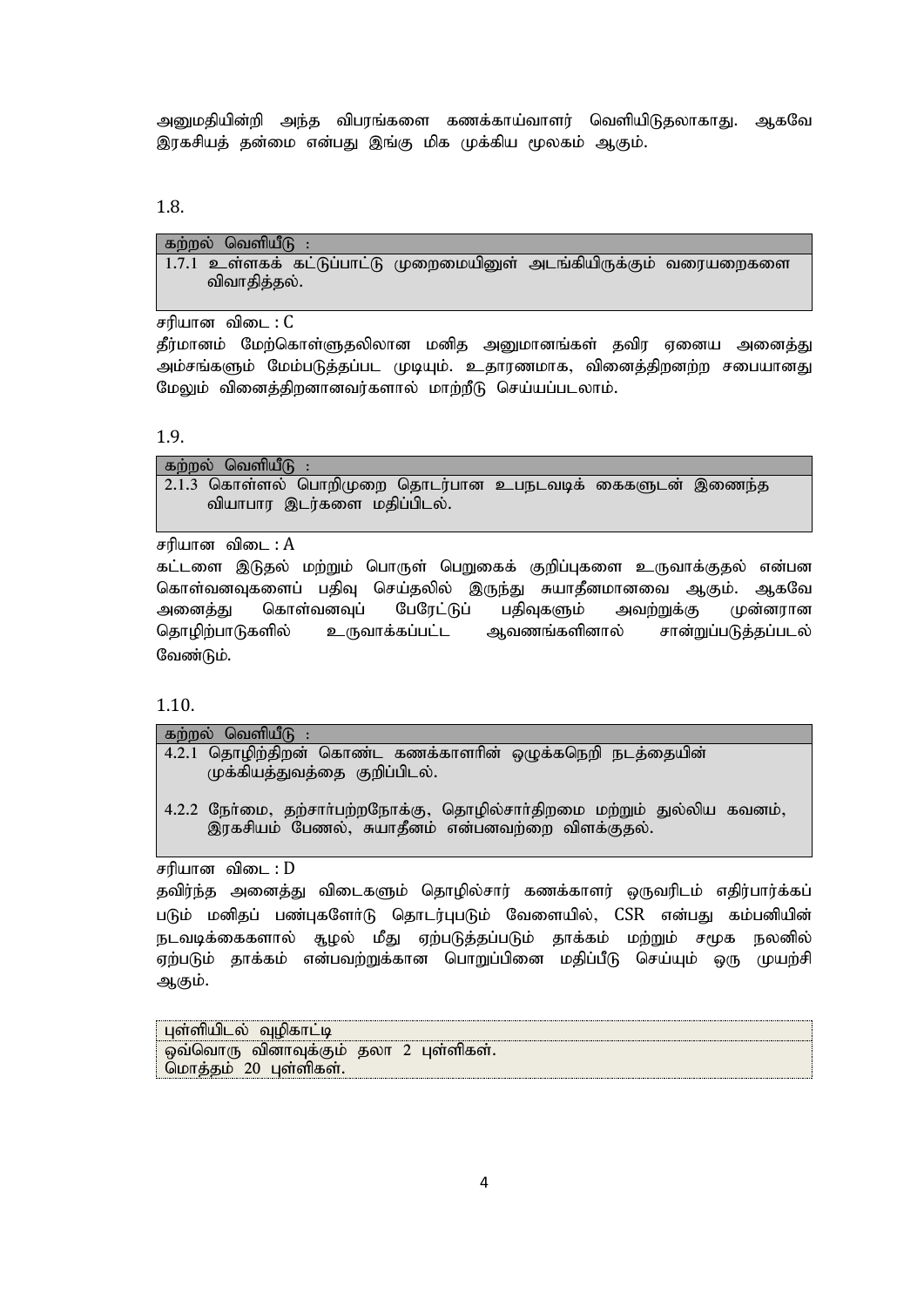**1(b)**

1.11.

|    | கற்றல் வெளியீடு                                                         |
|----|-------------------------------------------------------------------------|
|    | 1.3.1 (உரிமம் ஒன்றில் வெளிவாரி மற்றும் உள்ளக சூழலினால் ஏற்படும் இடர்கள் |
|    | அடங்கலாக) ஒரு உரிமம் எதிர்கொள்ளக்கூடிய வேறுபட்ட வகையான                  |
|    | இடர்களை இனம் காணல்.                                                     |
|    |                                                                         |
|    | உள்ளகக் கட்டுப்பாடுகள் மூலமாக இடர்களைக் குறைத்தல்                       |
| ii | காப்புறுதி மூலமாக இடர்களை மாற்றல் செய்தல்                               |

iii உள்ளகக் கட்டுப்பாடுகள் மூலமாக இடர்களைக் குறைத்தல்

1.12.

கற்றல் வெளியீடு

 $2.5.2$  தொக்கு முகாமைத்துவ படிமுறையுடன் தொடர்பான உப நடவடிக்கைகளுடன் இணைந்த வியாபார இடர்களை இனம் காணல்.

- i களவாடல்
- ii பதியப்படாத வழங்கல் குறிப்புகள்
- iii பெறப்பட்ட தொகைகளின் மிகையான பதிவு
- iv வழங்கப்பட்ட தொகைகளின் குறையான பதிவு
- $v$  பதியப் படாத கொள்வனவுத் திரும்பல்கள்
- $vi$  வழங்குனர் மோசடி உண்மையிலே கப்பல் படுத்தப்பட்ட அளவுகளிலும் விட கூடுதலான அளவுகளை விநியோகச் சிட்டைகளில் குறிப்பிடுதல்.

# 1.13.

 $\overline{\text{adj}}$ றல் வெளியீடு

| 2.3.1 காசேட்டைப் பேணல், சில்லறை காசுப்புத்தகம் பேணல், வங்கி |
|-------------------------------------------------------------|
| இணக்ககூற்று, முதலீடுகள் ஆகிய நாணய முகாமைத்துவ படிமுறைகளுடன் |
| ் இணைந்த நடைமுறைகளை அடையாளம் காணல்.                         |

i வழங்கப்பட்டு ஆனால் சமர்ப்பிக்கப் படாத காசோலைகள்

- ii தேறாத வைப்புக்கள்
- iii வங்கித் தவறுகள்

1.14.

| கற்றல் வெளியீடு                                                                                                                                                                     |
|-------------------------------------------------------------------------------------------------------------------------------------------------------------------------------------|
| 3.3.1 ஒரு தரப்பட்ட வியாபார படிமுறையின் கட்டுப்பாட்டு நோக்கத்தை அடைவதில்<br>தகவல் தொழில்நுட்ப பொதுக்கட்டுப்பாடுகள் மற்றும் பிரயோகக்<br>கட்டுப்பாடுகளின் முக்கியத்துவத்தை விளக்குதல். |
|                                                                                                                                                                                     |

i. உள்ளீட்டுக் கட்டுப்பாடுகள்

ii. செயற்பாட்டுக் கட்டுப்பாடுகள்

iii. வெளியீட்டுக் கட்டுப்பாடுகள்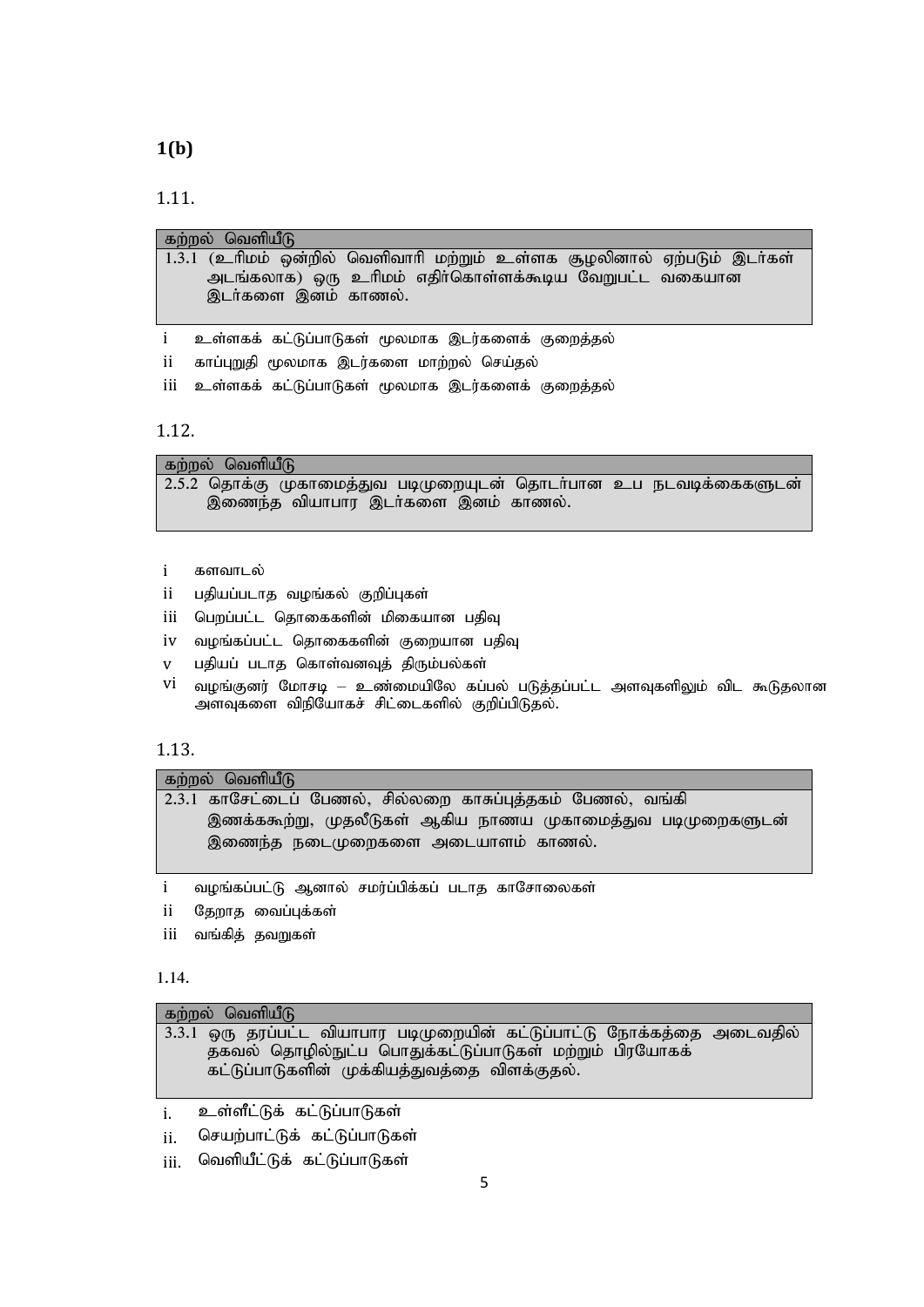iv. நாணயத்தன்மைக் கட்டுப்பாடுகள்

1.15.

| கற்றல் வெளியீடு                      |                                                                      |  |
|--------------------------------------|----------------------------------------------------------------------|--|
| தொடா்பான வியாபார இடர்களை மதிப்பிடல். | $2.2.3$ சம்பளப்பட்டியல் படிமுறையுடன் இணைந்த உப நடவடிக்கைகள் கைகளுடன் |  |

- i. மிகை அல்லது குறைவான ஊழியர்களுக்கான கொடுப்பனவு
- ii. உண்மையில் காணப்படாத ஊழியர்களுக்கும் கொடுப்பனவுகள் மேற்கொள்ளப்படலாம்.
- iii. முன்னைய ஊழியர்களுக்கு தொடர்ந்தும் கொடுப்பனவு செய்யப்படலாம்.
- $iv$ . பிழையான சம்பளக் கணிப்பீடு

1.16.

| கற்றல் வெளியீடு |                                    |  |                                                              |  |
|-----------------|------------------------------------|--|--------------------------------------------------------------|--|
|                 |                                    |  | 2.4.2 ஆதனம், பொறி உபகரண முகாமை படிமுறையுடன் தொடா்பான உப      |  |
|                 |                                    |  | நடவடிக்கைகளுடன் இணைந்த வியாபார இடர்களை மதிப்பிடல்.           |  |
|                 |                                    |  |                                                              |  |
| $\bullet$       |                                    |  | நிலையான சொத்துப் பதிவேட்டில் உள்ள சில சொத்துக்களுக்கு தனியான |  |
|                 | சொத்துக் குறியீடு வழங்கப் படவில்லை |  |                                                              |  |
| <u>விளைவு</u>   |                                    |  |                                                              |  |

சொத்துக்களின் பௌதீக ரீதியான உள்ளதாம் தன்மை உறுதிப்படுத்தப்பட முடியாது

- நிலையான சொத்துப் பதிவேடு பொதுப் பேரெட்டுடன் இணக்கப் படவில்லை <u>விளைவ</u> பொதுப் பேரேட்டில் பதிவு செய்யப் பட்டுள்ள சொத்துக்களின் துல்லியத் தன்மை மற்றும் முழுமைத்தன்மை கேள்விக்குரியதாகிறது.
- தளபாடம் மற்றும் அலுவலக உபகரணங்கள் மூலதன குறைவேலை இருப்பில் மூன்று மாதத்திற்கும் அதிககமாகக் காணப் படுகின்றன. <u>விளைவ</u> தளபாடம் மற்றும் அலுவலக உபகரணங்கள் என்பன கொள்வனவுக்

திகதியிலிருந்து உடனடியாகப் பாவனை செய்யக் கூடியவை என்பதால் மூலதனக் குறைவேலை இருப்பில் உள்ளடக்கப்படக் கேவையில்லை. இதனால் பாவனையில் உள்ள சொத்துக்களுக்கு தேய்மானம் கணிக்கப்படாமல் போகலாம்.

1.17.

| கற்றல் வெளியீடு                                      |
|------------------------------------------------------|
| 1.5.2 உள்ளகக் கட்டுப்பாட்டினது மூலகங்களை இனம் காணல். |
|                                                      |
| கொடுக்கல் வாங்கள் செயன்முறைப்படுத்தல் முறைமை<br>i.   |
| நிபுணத்துவ முறைமை<br>ii.                             |
| <sub>iii.</sub> தீர்மான உதவி முறைமை                  |
| முகாமைத் தகவல் முறைமை<br>iv.                         |
|                                                      |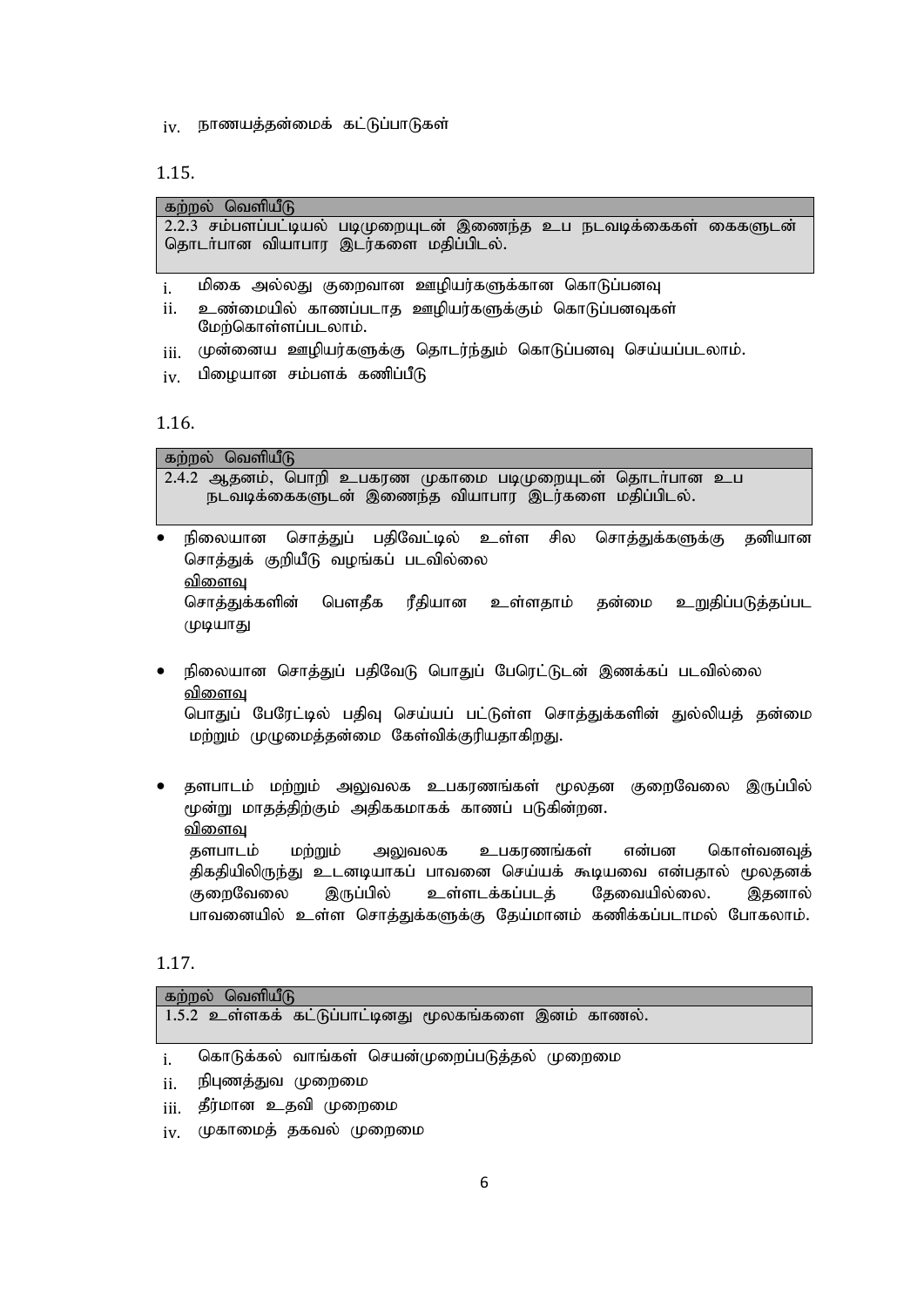1.18.

## கற்றல் வெளியீடு

 $1.7.1$  உள்ளகக் கட்டுப்பாட்டு முறைமையினுள் அடங்கியிருக்கும் வரையறைகளை விவாதித்தல. 

- i. கணக்காய்வுக் குழு
- $ii$ . சம்பளக் குழு
- iii. நியமனக் குழு
- iv. இடர் முகாமைத்துவக் குழு

1.19.

கற்றல் வெளியீடு

 $5.1.2$  மூலகங்கள், நோக்கங்கள் மற்றும் நோக்கெல்லை போன்றவை அடங்கலாக உறுதிப்பாட்டு சட்டகத்தின் முக்கிய பகுதிகளை விளக்குதல்.

<sub>i.</sub> பொதுப் பயிற்சியாளர்

- $ii$ . பொறுப்பு வாய்ந்த தரப்பு
- iii. உத்தேசப் பயனர்

1.20.

 $\overline{a}$ ற்றல் வெளியீடு

 $5.1.1$  உறுதிப்படுத்தல் எண்ணக்கருவை விளக்குக..

- i. The use of testing (sampling)
- ii. Inherent limitations of internal controls (E.g. management override)
- iii. Nature of audit evidence, i.e. most evidence is persuasive rather than conclusive

| ் பள்ளியிடல்<br>asli i in                    |  |
|----------------------------------------------|--|
| ் ஓவ்வொரு வினாவும் 3 புள்ளிகளைக் கொண்டுள்ளன. |  |
| ்மொத்தம் 30 புள்ளிகள்.                       |  |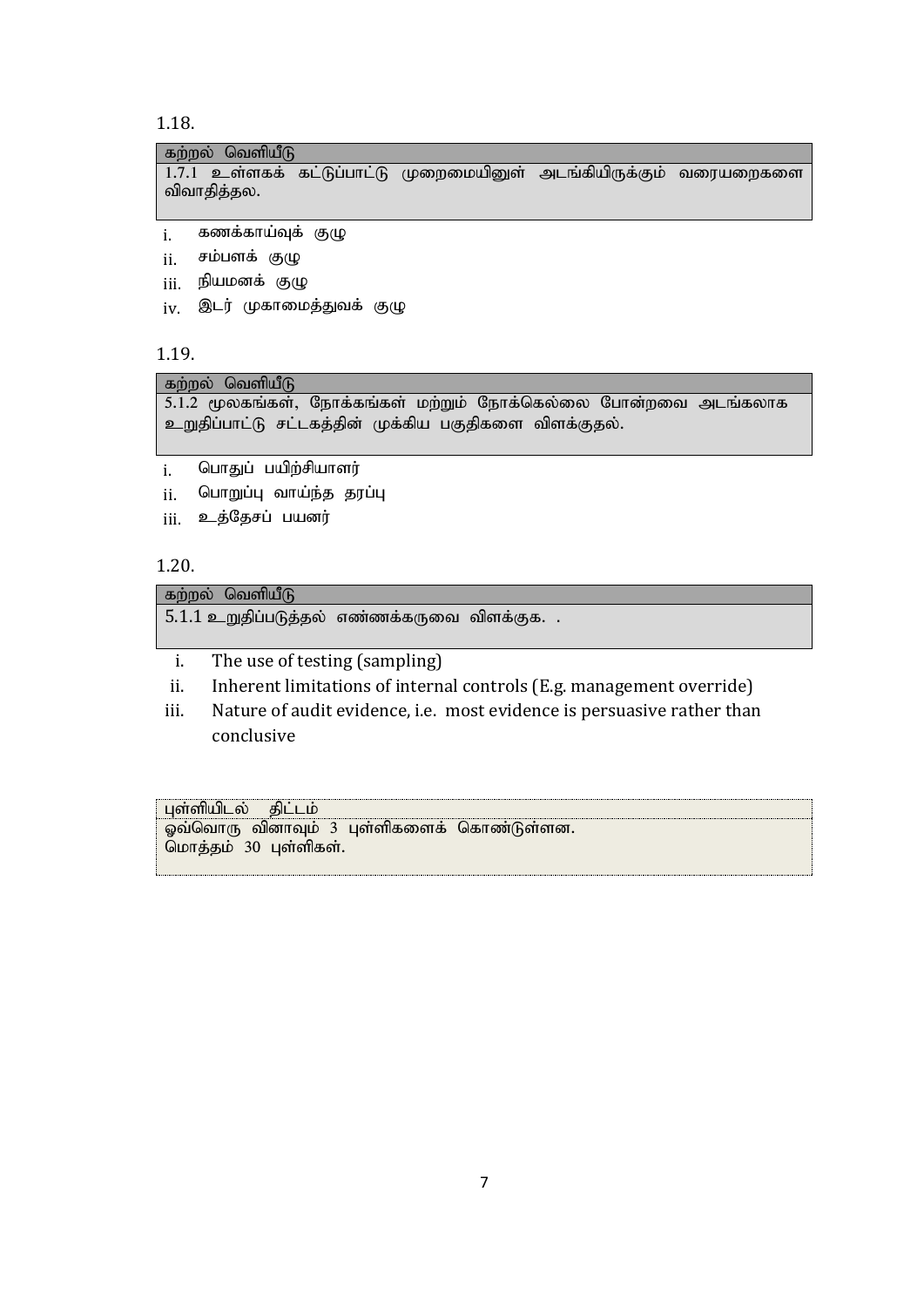## வினா 02

# **1.**

| கற்றல் வெளியீடு                                                                                                                                                                |
|--------------------------------------------------------------------------------------------------------------------------------------------------------------------------------|
| சேகரித்தல் வட்டம் தொடர்பான ஆவணங்களை இனம் காணல்,<br>2.1.2                                                                                                                       |
| ஆரம்பிக்கும் இடம், ஆவணங்களில் பாய்வு மற்றும் தேவைப்பாடுகள்                                                                                                                     |
| i<br>காசு அல்லது காசேட்டு பெறுகைச் சீட்டு - உள்ளகக் கட்சியினர் அல்லது வெளி<br>நபர்களிடமிருந்து காசு அல்லது காசோலை பெறப்படும் போது                                              |
| ii.<br>சில்லறைக் காசேட்டு செலவுச் சிட்டை- சில்லறை காசைப் பயன்படுத்தி செலவினம்<br>ஒன்றை மேற்கொள்ளும் போது<br>பொதுப் பேரெட்டு செலவுச் சிட்டை - முதன்மை பதிவேடுகளில் அன்றி பொதுப் |
| iii<br>பேரேட்டில் பதிவுகள் மேற்கொள்ளப்படும் போது                                                                                                                               |
| விற்பனைச் சிட்டை - வழங்குனருக்குப் பொருட்கள் விற்கப்படும் போது<br>iv                                                                                                           |
| V<br>பொருள் பெறுகைச் சிட்டை - களஞ்சியத்தில் பொருட்கள் பெறப்படும் போது<br>கொள்வனவுக் கட்டளை வழங்குனரிடமிருந்து பொருட்கள் கட்டளையிடப்படும்                                       |
| Vi<br>போது                                                                                                                                                                     |
| விநியோகச் சிட்டை - களஞ்சியத்தில் இருந்து பிறிதொரு இடத்திற்கு பொருட்கள்<br>Vii<br>வழங்கப்படும் போது<br>பொருள் வேண்டுகைப் பத்திரம் - உற்பத்திப் பிரிவிற்கு மூலப் பொருட்கள்       |
| Viii<br>தேவைப்படும் போது                                                                                                                                                       |
| வட்டி வருமானத்தின் மீதான நிறுத்தி வைத்தல் வரிக் கழிப்புச் சான்றிதழ் -<br>செலுத்தப்பட்ட வட்டி மீதான வரியினை வங்கி கழிக்கும் போது<br>$\mathbf{I}$                                |
| X.<br>செலவுக் குறிப்பு - வாடிக்கையாளர் பொருட்களைத் திருப்பி அனுப்பும் போது                                                                                                     |

# புள்ளியிடல் திட்டம்

 $1/2$  புள்ளி х  $10 = 5$  புள்ளிகள்

# **2.**

# கற்றல் வெளியீ $\mathbf{\mathfrak{G}}$  :

2.1.2 சேகரித்தல் வட்டம் தொடர்பான ஆவணங்களை இனம் காணல், ஆரம்பிக்கும் இடம், ஆவணங்களில் பாய்வு மற்றும் தேவைப்பாடுகள்.

i வார்நாமம்

இது பொருட்களின் உரிமை புறக்குறிப்பிடல் மூலம் மாற்றப்பட மீதியும் என்பதுடன்<br>குறிப்பிட்ட பொருட்கள் கப்பலுக்கு பெறப்பட்டுள்ளமையை உறுதிசெய்து, பொதியின் குறிப்பிட்ட பொருட்கள் கப்பலுக்கு பெறப்பட்டுள்ளமையை உறுதிசெய்து, பொதியின் குறியீட்டு இலக்கம், நிறை, பொருள் சென்றடைய வேண்டிய துறைமுகம் என்பவற்றைக் குறிப்பிட்டு கப்பல் நிறுவனத்தினால் வழங்கப்படும் பெறுகைச் சீட்டு ஆகும்.

ii சுங்க வெளிப்படுத்தல் இது இறக்குமதி செய்யப்பட்ட பொருட்களை சுங்கததில் இருந்து வெளிக் கொண்டு வருவதற்கான ஆவணம் ஆகும்.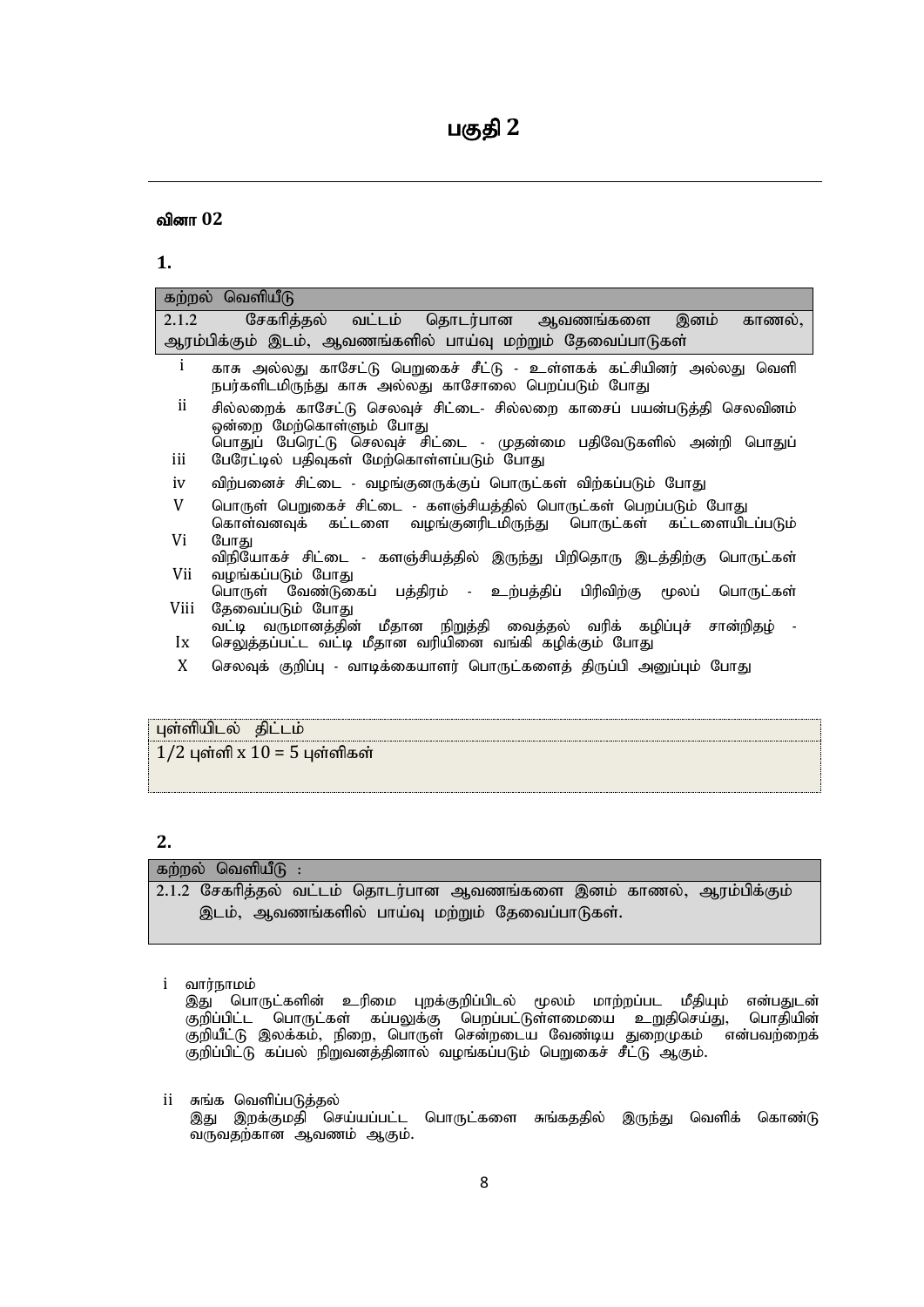iii சர்வதேச வர்த்தகப் பதங்கள்

இவை கொள்வனவாளர் மற்றும் விற்பனையாளரிடையே கிரயங்கள் பகிரப் படும் முறை, விநியோகம் ஒப்படைக்கப் படும் இடம், ஏற்றுமதி மற்றும் இறக்குமதிக்கான பொறுப்பான<br>தரப்பினர் என்பவற்றைக் குறிப்பிடும் சர்வதேச வர்த்தகப் பதங்களின் சுருக்கக் என்பவற்றைக் குறிப்பிடும் .<br>குறியீடுகள் ஆகும்.

iv கப்பல்படுத்தல் உத்தரவாதம் ...<br>இது இறக்குமதியாளர் கொள்வனவுச் சிட்டைப் பெறுமதியிலும் விட கூடுதலான ஒரு <u>பெறுமதிக்கு</u> அவரது வங்கியினால் பொறுப்பளிக்கப் பட்டிருக்கிறார் என்ற உத்தரவாததின் அடிப்படையில் வார்நாமத்தினை சமர்ப்பிக்க வேண்டிய தேவை இன்றி விநியோகச் சிட்டையை மாத்திரம் பரிசோதனை செய்து, இறக்குமதி செய்யப்பட்ட பொருட்களை விடுவிக்குமாறு கப்பல் சேவையாளரை கோரும் ஆவணமாகும்.

புள்ளியிடல் திட்டம்  $1^{1}/_{4}$  புள்ளிகள் x 5 = 5 புள்ளிகள்

### வினா 03

| கற்றல் வெளியீடு :                                                |
|------------------------------------------------------------------|
| 5.4.1 "கணக்காய்வு சான்றை" பொருள் வரையறை செய்தல்.                 |
| 5.5.1 - போதுமான பொருத்தமான கணக்காய்வு சான்று                     |
| - கணக்காய்வு விதிமுறைகளின் இயல்பு, நேரத்தோ்வு மற்றும் விஸ்தீரணம் |
| போன்ற பதங்களையும் கருத்தினையும் விளக்குதல்.                      |
|                                                                  |

i <del>வி</del>சாாணை

கணக்காய்வுச் சான்றுகளைப் பெறுவதற்கான பயன்பாடு:

விசாரணை என்பது தகவல்களை வேண்டுதலைக் குறிக்கும். இது கம்பனிக்குள்ளே உள்ள நபர்களிடம் இருந்து வாய்மூல அல்லது எழுத்து மூலமான பிரதிநிதித்துவங்களையோ அல்லது மூன்றாம் தரப்பு நபர்களிடமிருந்தான எழுத்து மூல கோரிக்கையினையோ குறிக்கும். இது பிரதானமாக வணிகம், அதன் செயற்பாடுகள் மற்றும் கட்டுப்பாடுகள் தொடர்பில் ஒரு புரிந்துணர்வை ஏற்படுத்துவதற்காகவே பெறப்படும். மூன்றாம் தரப்பினரிடமிருந்தான விசாரணையானது சொத்துக்கள் பொறுப்புகளின் உள்ளதாம் தன்மையினை உறுதிப் படுத்துவதற்காகவும் சொத்துக்களின் உரிமைத் தன்மையினை உறுதி செய்வதற்காகவும் பெறப்படலாம்.

உதாரணம்:

கணக்காய்வின் போது கம்பனியின் வங்கிக்கு வங்கி விபரங்களைக் கேட்டு ஒரு வழமையான உறுதிப் படுத்தல் கடிதத்தினை அனுப்புதல் விசாரணை ஆகும்.

#### ii பரிசோகனை

கணக்காய்வுச் சான்றுகளைப் பெறுவதற்கான பயன்பாடு:

பரிசோதனை என்பது ஆவணங்கள், ஏடுகள், பதிவுகள் மற்றும் சொத்துக்களைப் பார்வையிடுதலைக் குறிக்கும். இது சொத்து ஒன்றின் உள்ளதாம் தன்மையினை உறுதி செய்வதற்காக, பெறுமதியினை உறுதிப் படுத்துவதற்காக அல்லது கட்டுப்பாடு இடம்பெற்று இருப்பதை உறுதி செய்வதாக இருக்கலாம்.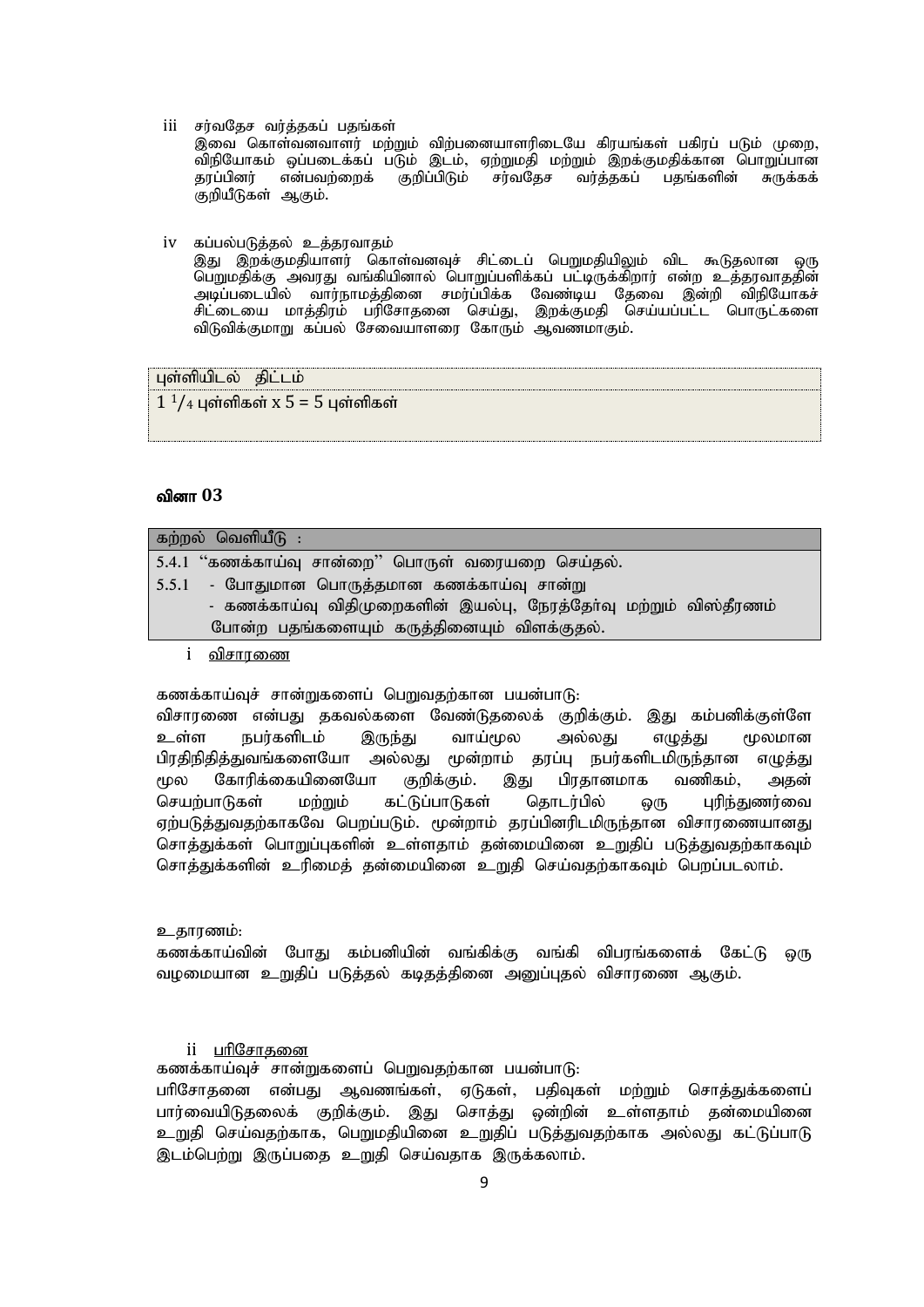#### உதாரணம்:

பதிவு செய்யப்படாத பட்டியல்களை கண்டு பிடிப்பதற்காக விற்பனைப் பேரேட்டில் பதிவு செய்யப்பட்ட பட்டியல்களின் இலக்கத் தொடர்ச்சித் தன்மையை சோதனை செய்தல் பரிசோதனை ஆகும்.

#### iii அவகானம்

கணக்காய்வுச் சான்றுகளைப் பெறுவதற்கான பயன்பாடு: அவதானம் என்பது ஒரு செயன்முறை நடைபெறுதலை அவதானித்தல் ஆகும். இது வழமையாக கம்பனியின் உள்ளகக் கட்டுப்பாடுகள் தொடர்பில் சான்றுகளை சேகரிப்பதற்கான முறையாகப் பயன்படுத்தப்படும்.

#### உதாரணம்:

கூலிகள் வழங்கப்படுதலை கணக்காய்வாளர்கள் நேரடியாகப் பார்வையிடுவதன் மூலம் காசாகக் கூலிகள் வழங்கப்படும் போது உள்ள உள்ளகக் கட்டுப்பாடுகளின் போதிய தன்மையினை அறிந்து கொள்ள முடியும்.

# $iv$  மீள்கணிப்பீடு

கணக்காய்வுச் சான்றுகளைப் பெறுவதற்கான பயன்பாடு: மீள்கணிப்பீடு என்பது கணக்கீட்டு முறைமையினுள் எண்கணித ரீதியான கணிப்பீடுகளை மீளவும் செய்துபார்த்தல் ஆகும்.

இது இலக்கங்களின் துல்லியத்தன்மை மற்றும் முமுறைமக் தன்மையை உறுதி செய்வதற்கான மனிதர்களால் செயன்முறைப் படுத்தப்பட்ட கணிப்பீடுகளை மீளவும் செய்தலைக் குறிப்பிடும்.

### உகாாணம்:

பெறுமானத் தேய்வு Toyland இன் ஒரு பொருண்மைத் தன்மை வாய்ந்த செலவினம் ஆகும். இதன் துல்லியத் தன்மையை உறுதி செய்வதற்காக கணக்காய்வாளர் அதனை மீளவும் கணிப்பீடு செய்து பார்த்தல் வேண்டும்.

# $V$  ஆய்வு செயன்முறைகள்

கணக்காய்வுச் சான்றுகளைப் பெறுவதற்கான பயன்பாடு:

ஆய்வு செயன்முறைகள் என்பது நிதி சார் மற்றும் நிதி சாராத் தகவல்களில் போக்கு மற்றும் விகிதங்களை ஆய்வு செய்தல் ஆகும். இது கணக்காய்வுத் திட்டமிடலின் போது இடர்களை அடையாளம் காண்பதற்காகவும் கணிசமான சான்றுகளைப் பெற்றுக் கொள்ளும் வழிமுறையாகவும் பயன்படுத்தப் படுகிறது.

#### உதாரணம்:

ஒவ்வொரு மாதங்களிலும் மொத்த இலாப வீதம் தொடர்பான கணிப்பீடுகள் மேற்கொள்ளப் பட்டு ஒப்பீடு செய்யப்படலாம். இதன் மூலம் கண்டறியப்படும் வழமைக்கு மாறான தளம்பல்கள் விசாரணை செய்யப்படல் வேண்டும். ஏனெனில்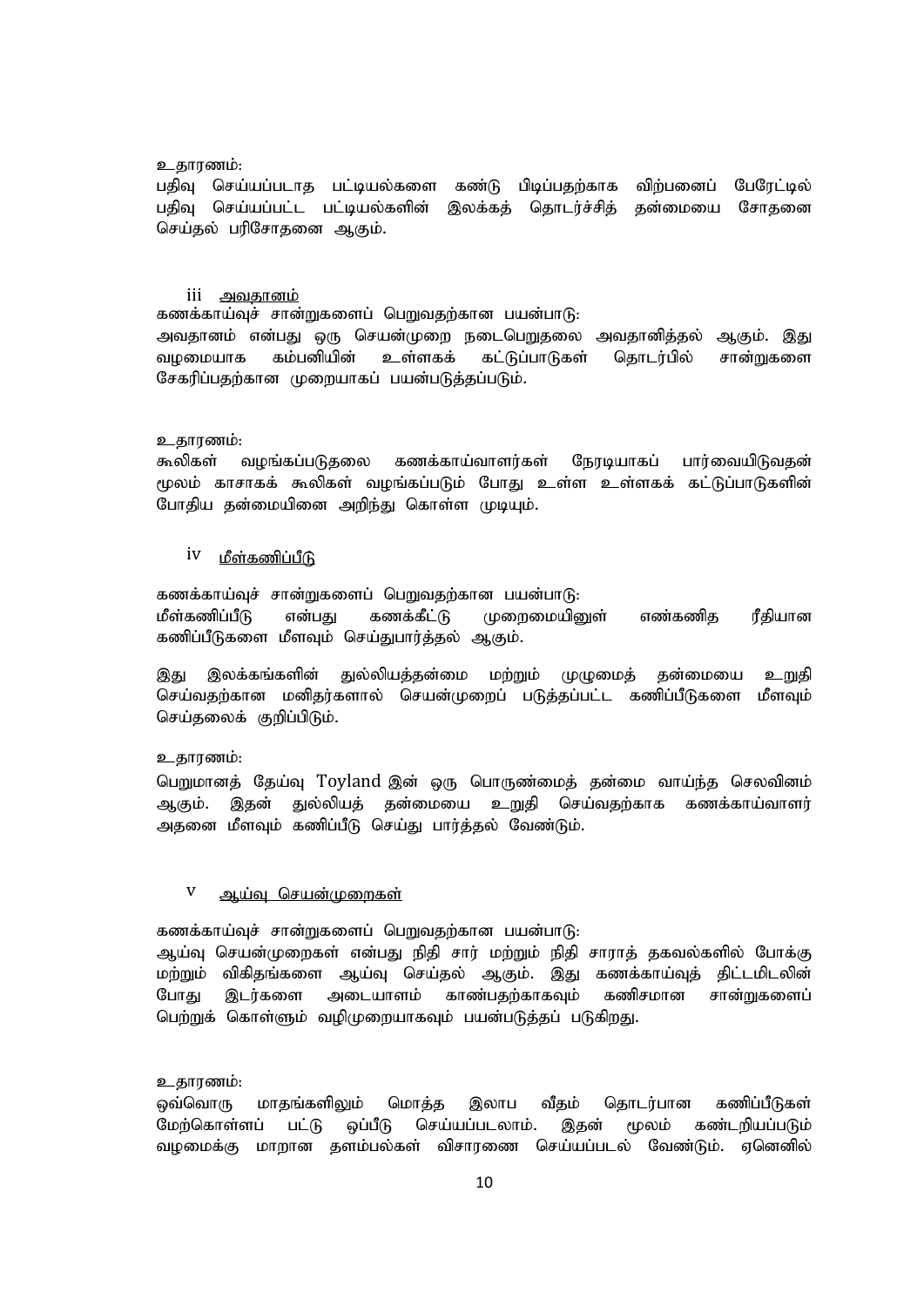இது பதிவு செய்யப்படாது விடப்படும் விற்பனைகள், இருப்பிலான இழப்பு மற்றும் ஏனைய காரணிகளால் நிகழலாம்.

புள்ளியிடல் திட்டம் . .<br>புகுதி 1: கணக்காய்வுச் சான்றுகளைப் பெறுவதற்கான பயன்பாடு : தெளிவாக விளக்கப் பட்ட ஒவ்வொரு விடைக்கும் 1 புள்ளி — அதிகபட்சம் 5 புள்ளிகள் புகுதி 2:உதாரணம்:: தெளிவாக விளக்கப் பட்ட ஒவ்வொரு விடைக்கும் 1 புள்ளி – அதிகபட்சம் 5 புள்ளிகள்

# வினா 04

குறிப்பிடலாம்.

# **1.**

|                                                      | கற்றல் வெளியீடு :                                                     |  |
|------------------------------------------------------|-----------------------------------------------------------------------|--|
| 4.2.1                                                | தொழிற்திறன் கொண்ட கணக்காளரின் ஒழுக்கநெறி நடத்தையின்                   |  |
|                                                      | முக்கியத்துவத்தை குறிப்பிடல்.                                         |  |
| 4.2.2                                                | நேர்மை, தற்சார்பற்றநோக்கு, தொழில்சார்திறமை மற்றும் துல்லிய கவனம்,     |  |
|                                                      | இரகசியம் பேணல், சுயாதீனம் என்பனவற்றை விளக்குதல்.                      |  |
|                                                      |                                                                       |  |
| தனது                                                 | சகோதரானால் விதிமுறைகளுக்கு எதிராக செயற்படுமாறு தூண்டுதல்              |  |
|                                                      | வழங்கப்படும் இந்த சந்தா்ப்பத்தில் சமன் ஒரு அக்கறை முரண்பாட்டினை எதிர் |  |
|                                                      | கொள்கிறார். ஆகவே சமன் தனது மேலதிகாரிக்கு இது தொடர்பில் அறிவித்து,     |  |
| விலை கோரல்களை கையாள்வதில் இருந்து விலகுதல் வேண்டும். |                                                                       |  |
|                                                      |                                                                       |  |
| அவர்                                                 | தனது சகோதரருக்கு தனது தீர்மானம் தொடர்பில் அறிவித்தல் வேண்டும்.        |  |
|                                                      | மேலும் தேவைப்படின் அவரது விலைமனுவினைத் தாமதமாக சமா்ப்பிக்குமாறு       |  |

| புள்ளியிடல் திட்டம் |  |
|---------------------|--|
| 5 புள்ளிகள்         |  |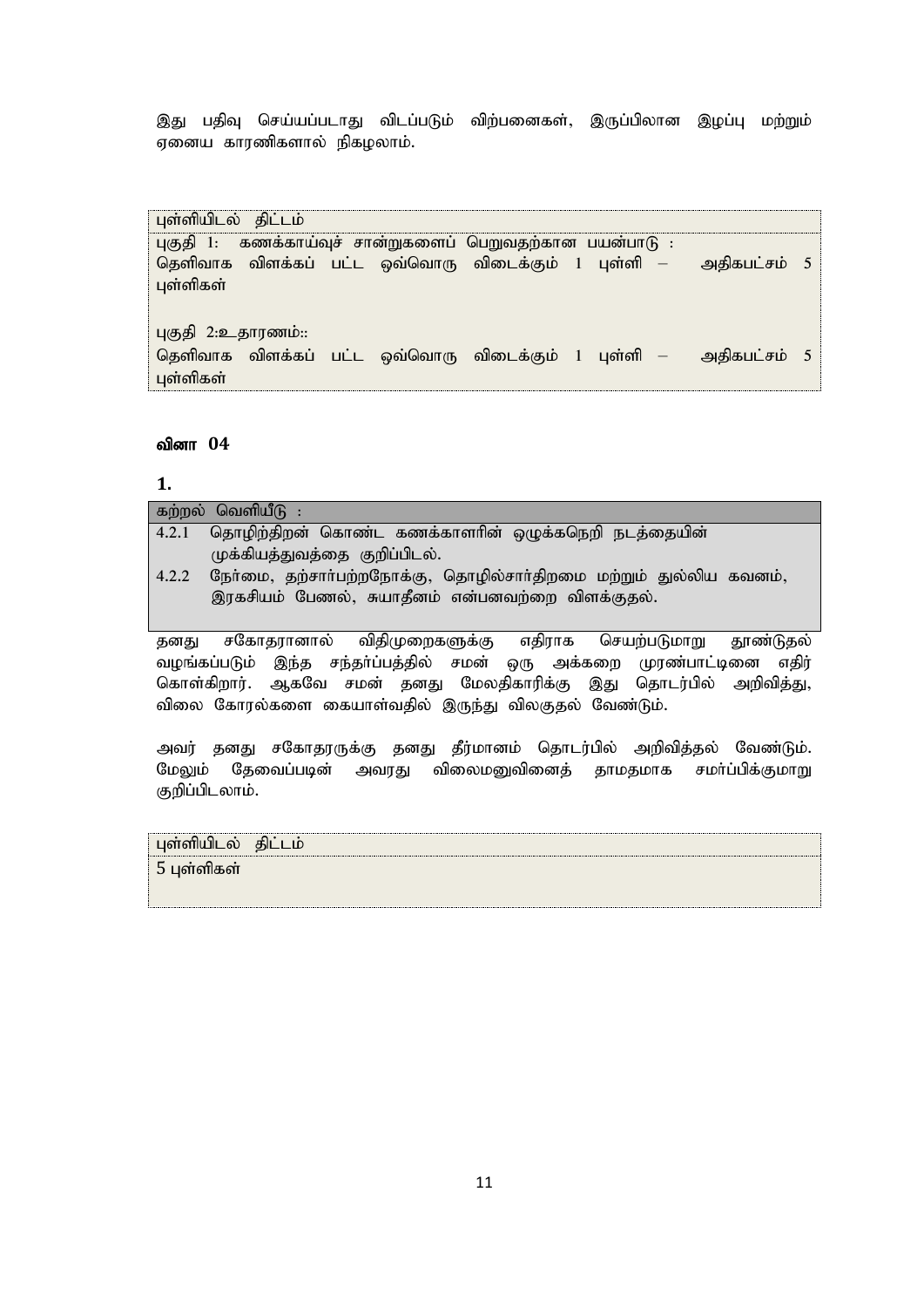# **2.**

#### கற்றல் வெளியீ $\mathsf G$  :

4.2.2 நேர்மை, தற்சார்பற்றநோக்கு, தொழில்சார்திறமை மற்றும் துல்லிய கவனம், இரகசியம் பேணல், சுயாதீனம் என்பனவற்றை விளக்குதல்.

 $i$  நாணயத்தன்மை

சகல வணிக உறவுமுறைகளிலும் நேர்மையாகவும், நேர்படப் பேசும் தன்மையுடையவராகவும் இருத்தல் வேண்டும்

- ii இரகசியத்தன்மை ஊழியா் அல்லது ஏனைய மூன்றாம் தரப்பினரது நன்மைக்காக நிறுவனம், அதன் சேவை பெறுநர், வாடிக்கையாளர் தொடர்பான தகவல்களை வெளிப்படுத்தல் ஆகாது
- iii சுயாதீனத் தன்மை

உறுதிப்பாட்டு நியமனம் ஒன்றினை ஏற்றுக் கொள்ளும் போது அதன் பயன்ர்களுக்கு<br>நியாயமானதொரு உறுதிப்பாட்டினை வழங்கும் வகையில் ஒரு தொழில்சார் நியாயமானதொரு உறுதிப்பாட்டினை .<br>கணக்காளர் தனது மனத்திலும், தோற்றத்திலும் சுயாதீனமானவராகக் காணப்படல் வேண்டும்.

புள்ளியிடல் திட்டம்

 $B$ ாணயத்தன்மை $-$  1 புள்ளி இரகசியத்தன்மை - 2 புள்ளிகள் சுயாதீனத் தன்மை - 2 புள்ளிகள்

### வினா 05

### **1.**

|             | கற்றல் வெளியீடு :                                                  |  |  |  |
|-------------|--------------------------------------------------------------------|--|--|--|
| 3.2.1       | உள்ளகக் கட்டுப்பாட்டின் தொழிற்பாட்டு பயனுறுதியின் முக்கியத்துவத்தை |  |  |  |
| விளக்குதல். |                                                                    |  |  |  |
| 1.6.1       | முக்கிய கட்டுப்பாட்டு நடவடிக்கைகளைப் பற்றி விளக்கம் கொடுத்தல் :    |  |  |  |
|             | - கடமைகளை பிரித்தல்                                                |  |  |  |
|             | - பௌதீக கட்டுப்பாடுகள்                                             |  |  |  |
|             | - அங்கீகாரம் வழங்கல்                                               |  |  |  |
|             | - வியாபாரச் செயற்பாட்டு மீளாய்வு                                   |  |  |  |
|             | - தகவல் செய்முறைக் கட்டுப்பாடு                                     |  |  |  |

வேலைப் பகிர்ந்தளிப்பு இன்மை

1. பிரதம தரவிலான அனுமதியற்ற மாற்றம்

சுரணிமல் முறைமையிலுள்ள சகல வரவுப் பதிவேட்டுத் தகவல்கள், சம்பளப் பதிவேட்டு பிரதான கோவைத் தகவல்கள் மற்றும் சம்பளப் பதிவேட்டு தயாரிப்பு முறைமைத் தகவல்கள் அனைத்திற்குமான அணுகையைக் கொண்டுள்ளார்.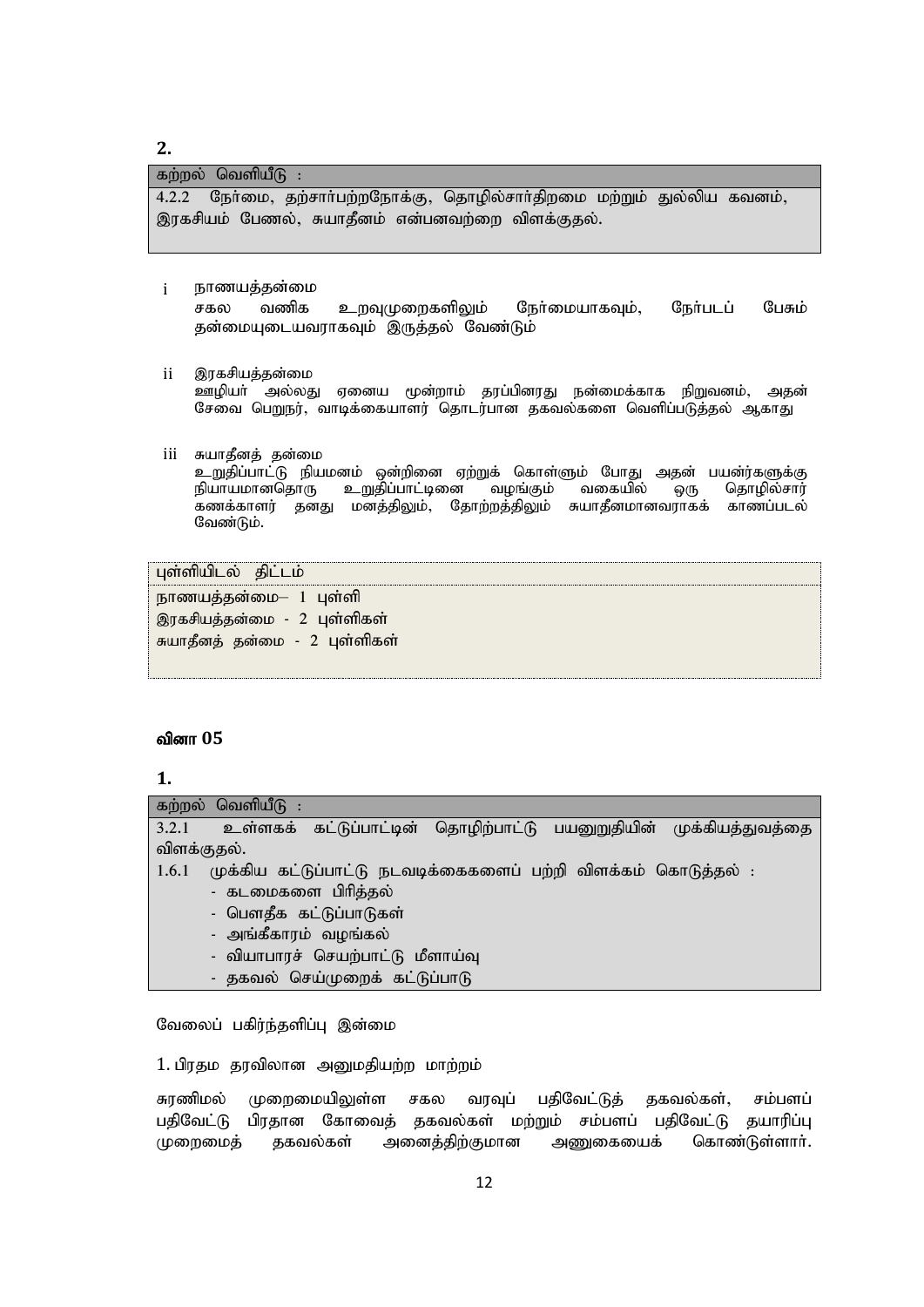சுரணிமல் சம்பளப் பதிவேட்டு செயன்முறைக்குப் பொறுப்பானவராக இருப்பின், அவருக்கு பிரதான கோவைக்கான அணுகையை வழங்குதல் அவரது பணிக்கு முற்றிலும் பொருத்தமற்றது. இது அனுமதியின்றி அடிப்படைச் சம்பளத்தில் மாற்றத்தை ஏற்படுதல், விலகிச் சென்ற ஊழியர்களை மீள செயற்படுத்தல் போன்ற அனுமதியற்ற மாற்றங்களை செய்வதற்கான சந்தர்ப்பததினை ஏற்படுத்துகிறது.

மேலும் மனித வள முகாமையாளா் அனைத்து மூன்று சம்பளப் பதிவேட்டு முறைமைகளுக்கும் வரையறையற்ற அணுகையை வழங்கியுள்ளார். இது தவறாகப் பயன்படுத்தப் படலாம்.

#### 2. வருகைப் பதிவிலான அறுமதியற்ற மாற்றம்

சுரணிமலிடம் வரவுப் பதிவேட்டு முறைமையில் உள்ள பதிவுகளில் மாற்றத்தை ஏற்படுத்துவதற்கான அணுகை இருப்பது தெளிவாகிறது. பெறுமதியற்ற  $\text{SWIP}$ அட்டைகள் நீக்கப்பட்டாலும், வருகைப் பகிவேட்டில் ஏற்படக் கூடிய மாற்றங்களுக்காகப் போதிய கட்டுப்பாடுகள் காணப்படுதல் வேண்டும்.

3. வங்கிக் கோவையிலான அனுமதியற்ற மாற்றம்

சுரணிமால் சம்பளப் பட்டியல்களைத் தயாரித்து கொடுப்பனவுக் கோவைககளை<br>வங்கிக்கு அனுப்புவதற்குப் பொறுப்பானவர் என்பது தெளிவாகிறது. வங்கிக் என்பகு கெளிவாகிறது. கொடுப்பனவுக் கோவை சரியாகப் பாதுகாக்கப் படாதவிடத்து கேறிய கொடுப்பனவு முதலான சம்பளத் தகவல்களும், வங்கிக் கணக்கு விபரங்களும் மாற்றப்படக் கூடிய இடர் ஒன்று உள்ளது.

4. வருகைப் பதிவு முறைமை சம்பளக் கொடுப்பனவு முறைமைக்கு இணைக்கப் படாமை

முறைமை விலகிச் சென்ற ஊழியருக்கு சம்பளத்தினைக் கணிப்பீடு செய்துள்ளது.<br>இதன் மூலம், வரவுப் பதிவேடு இணைக்கப் படாமலே சம்பளக் கணிப்பீடுகள் இதன் மூலம், வரவுப் பதிவேடு இணைக்கப் படாமலே சம்பளக் மேற்கொள்ளப் படுகிறது என்பதைக் காட்டுகிறது. இது இங்குள்ள அடிப்படைக் குறைபாடாகும். இது வரவுப் பதிவு முறைமை சம்பளக் கணிப்பீட்டு முறைமையுடன் முறையாக இணைக்கப் படாமையினால் ஏற்பட்டிருக்கக்கூடும்.

5. காசு, சம்பள முறைமையிலான பலவீனமான கட்டுப்பாடு

சரியான ஊழியா்களின் கையொப்பத்தை மோசடி செய்வதன் மூலம் சேகரிக்கப்படாத சம்பளங்கள் பிற்பட்ட காலப் பகுகியில் பிமையாகக் கையாளப் பட்டிருந்கன. இகன் மூலம் சம்பளங்கள் வழங்கப்பட முன்னா் ஊழியா்களின் அடையாளங்கள் உறுதி செய்யப் படுவதில்லை என்பது புலனாகிறது.

6. தரவு உறுதிப்படுத்தல் கட்டுப்பாடுகள் இன்மை

சில ஊமியா்களுக்கு ஒரே நாளில் 24 மணித்தியாலங்களுக்கு அதிகமான மேலதிக வேலை நேரக் கொடுப்பனவு வழங்கப்பட்டுள்ளது. இதன் மூலம் முறைமையானது அனுமதியற்ற வருகைப்பதிவு பதிவு செய்யப் படுவதை தடுப்பதில்லை என்பது தெளிவாகிறது.

7. சம்பளப் பகிவேட்டு இணக்கப்பாட்டு செயன்முறை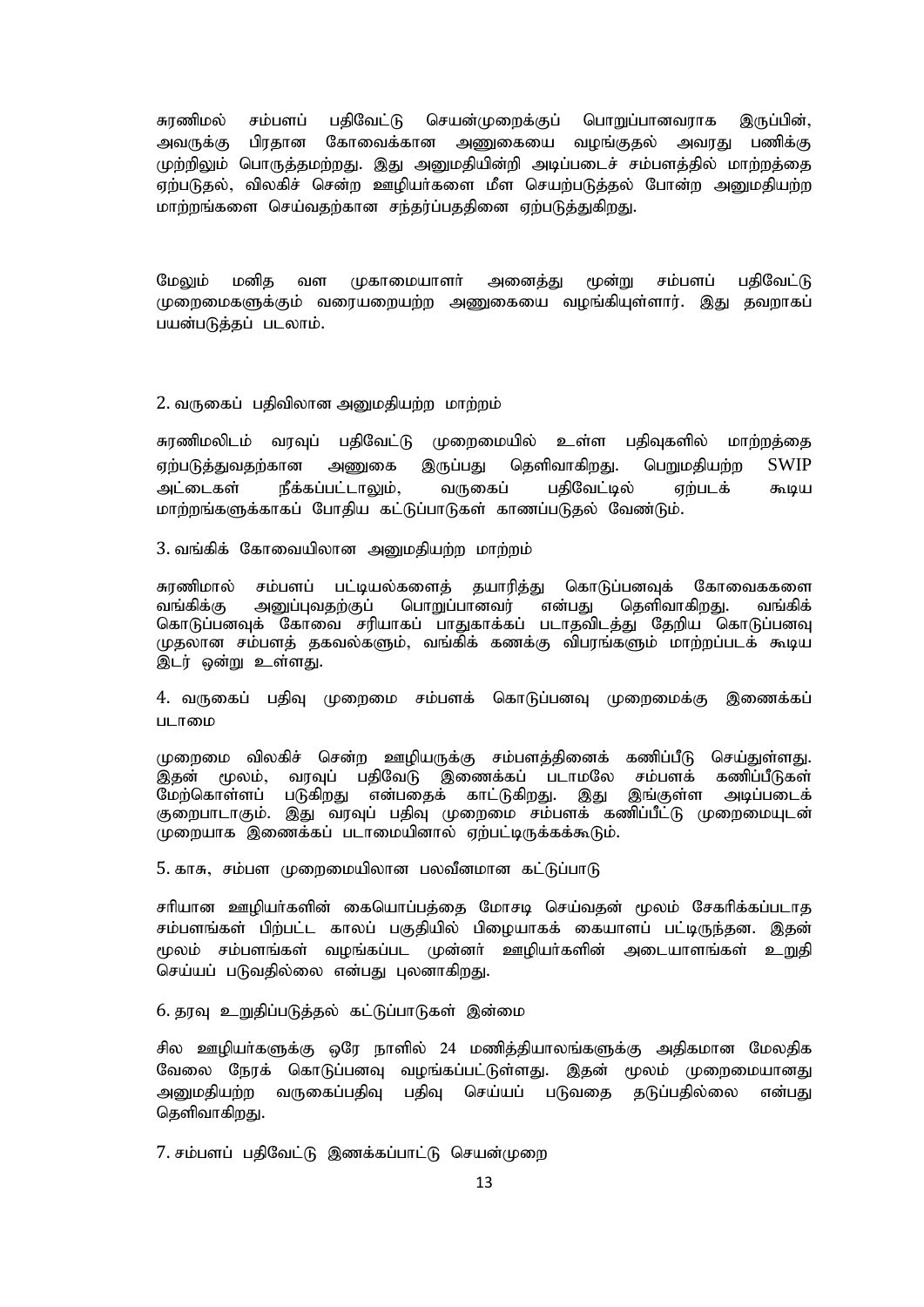கடந்த மாதத்தின் அடிப்படைச் சம்பளம் ஊழியர்களின் எண்ணிக்கை மற்றும் அடிப்படைச் சம்பளத்திலான மாற்றம் ஆகியவற்றோடு இணக்கம்<br>செய்யப்பட்டிருத்தலை நோக்கும் போது அபைமா பிடைவை நிறுவனக்கில் செய்யப்பட்டிருக்கலை நோக்கும் போகு அபைமா பிடைவை நிறுவனக்கில் பயனுறுதியான சம்பள இணக்க முறைமை காணப்பட்டதா என்பது தொடர்பில் சந்தேகம் ஏற்படுகிறது. அவ்வாறான இணக்க முறை நடைமுறையில் இருந்திருப்பின், விலகிய ஊழியா்களுக்கு சம்பளம் வழங்கப்பட்டிருக்க மாட்டாது.

புள்ளியிடல் திட்டம் சரியாக அடையாளம் காணப்பட்ட ஒவ்வொரு உள்ளகக் கட்டுப்பாட்டுக் குறைபாடுகளுக்கும் 1 புள்ளி வழங்கப் படும் அதிகபட்சம் 5 புள்ளிகள்.

#### **2.**

### கற்றல் வெளியீடு

| 3.1.1 ஒரு வியாபார படிமுறையின் தரப்பட்ட நோக்கங்களை அடையக்கூடிய         |
|-----------------------------------------------------------------------|
| கட்டுப்பாட்டின் பயனுறுதியை உருவமைத்தலின் முக்கியத்துவத்தை ஏற்பிசைவு   |
| செய்தல்.                                                              |
| 1.6.1 முக்கிய கட்டுப்பாட்டு நடவடிக்கைகளைப் பற்றி விளக்கம் கொடுத்தல் : |
| - கடமைகளை பிரித்தல்                                                   |
| - பௌதீக கட்டுப்பாடுகள்                                                |
| - அங்கீகாரம் வழங்கல்                                                  |
| - வியாபாரச் செயற்பாட்டு மீளாய்வு                                      |
| - தகவல் செய்முறைக் கட்டுப்பாடு                                        |

- 1. பிரதம தரவிலான அனுமதியற்ற மாற்றம்
- அனுமதியற்ற நபர்களுக்கு அணுகையை தடை செய்தல். சம்பளப் பதிவேட்டினை<br>செயற்படுத்தும் அலுவலர்களுக்கு பிரதம தரவுக்கான அணுகை அலுவலர்களுக்கு பிரதம தரவுக்கான அணுகை மட்டுப்படுத்தப்படல் வேண்டும்.
- முறைமை தயாரித்த கணக்காய்வுத் தொடர் மீதான மீளாய்வு ஒரு முக்கிய கட்டுப்பாடுக் கருவி ஆகும்.

2. வருகைப் பகிவிலான அமைகியற்ற மாற்றம்

சிரேஷ்ட அலுவலர் ஒருவரது அனுமதியின்றி சுரனிமாலினால் வரவுப் பதிவுகள் மாற்றப்பட முடியாது இருத்தல் வேண்டும். மேலும் வரவுப் பதிவேட்டுத் தகவல்களில் மாற்றம் ஏற்படுத்தப்படும் போது உரிய ஊழியர்களது எழுத்து மூலமான சம்மதம் பெறப்படல் வேண்டும்.

- 3. வங்கிக் கோவையிலான அனுமதியற்ற மாற்றம்
	- அனுமதியற்ற மாற்றங்களில் இருந்து வங்கிக் கொடுப்பனவுக் கோவையைப் பாதுகாப்பதற்காக தரவுக் குறியீட்டு வடிவ முறை அறிமுகப் படுத்தப்படல் வேண்டும்
	- வங்கிக் கோவைகளை உருவாக்குதல் மற்றும் சமர்ப்பித்தல் செயற்பாடுகளை நிதித் திணைக்களத்துக்கு வழங்குதல்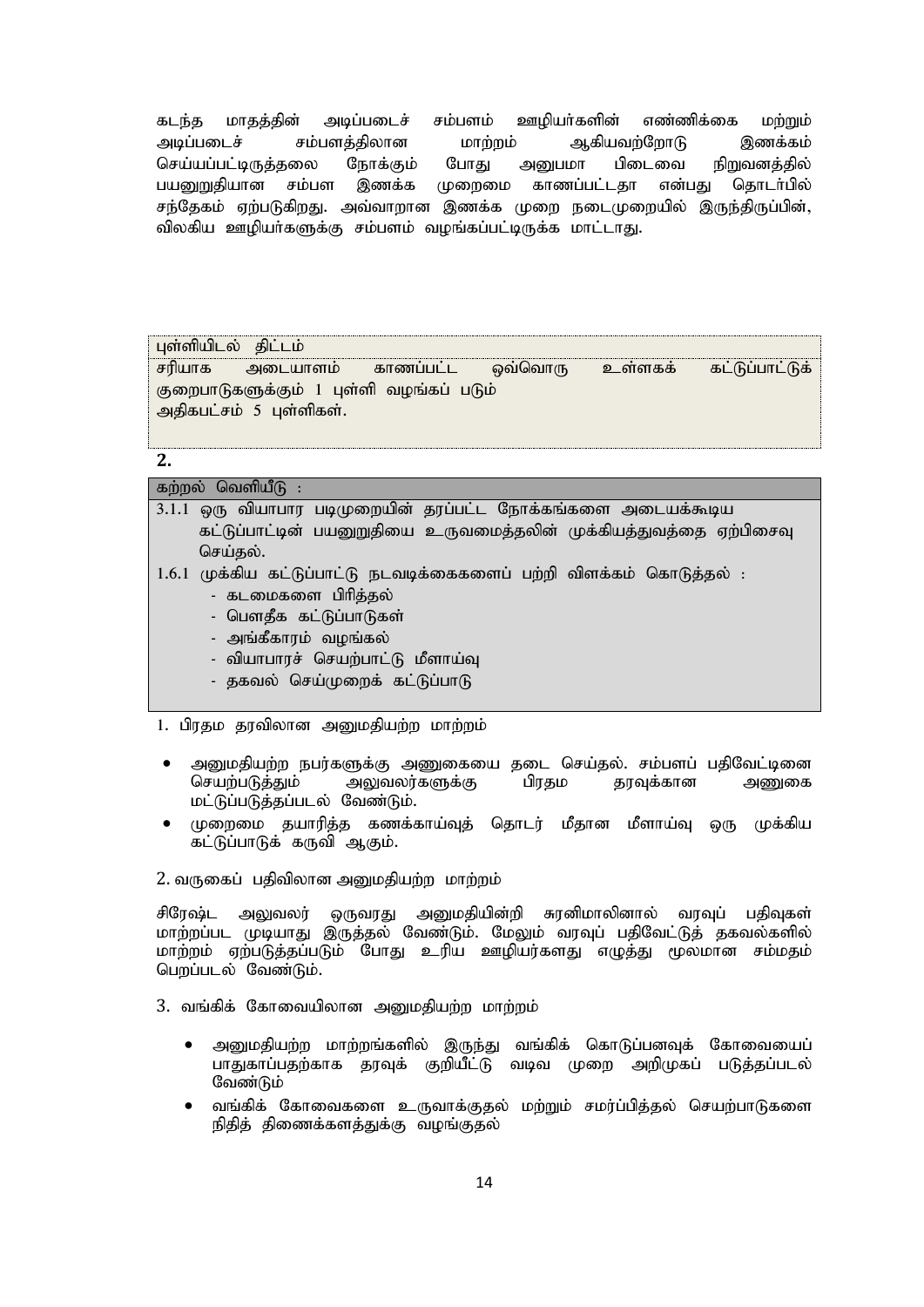4. வருகைப் பதிவு முறைமை சம்பளக் கொடுப்பனவு முறைமைக்கு இணைக்கப் படாமை

வருகைப்பதிவு மேற்கொள்ளப்படாது சம்பளப் பதிவேட்டு செயன்முறைகள் மேற்கொள்ளப்பட முடியாத வகையில் முறைமை மாற்றி அமைக்கப்படல் வேண்டும்

 $5.$  காசு, சம்பள முறைமையிலான பலவீனமான கட்டுப்பாடு

- ் காசுக் கொடுப்பானவை மேற்கொள்ள முன்னர் ஊழியரது அடையாள அட்டை பரிசோதிக்கப்படல் வேண்டும்.
- உரிய பிரிவுகளின் தலைவர்களுக்கு முன்னிலையிலேயே கொடுப்பனவுகள் வழங்கப்படல் வேண்டும்.
- 6. தரவு உறுதிப்படுத்தல் கட்டுப்பாடுகள் இன்மை

முன்னரே தீர்மானிக்கப்பட்ட வரையறையை விட உண்மையாக வேலை செய்த மேலதிக வேலை நேரம் அதிகரிக்காது கட்டுப்படுத்துவதற்கான தரவு உறுதிப்படுத்தல் கட்டுப்பாடுகள் காணப்படல் வேண்டும். உ-ம் 6 மணித்தியால மேலதிக வேலை நேரம்

7. சம்பளப் பதிவேட்டு இணக்கப்பாட்டு செயன்முறை

துணை ஆவணங்களின் உதவியுடன் சிரேஷ்ட அலுவலர் ஒருவரால் சம்பள<br>பதிவேட்டு முறைமையால் உருவாக்கப்பட்ட மாதாந்த சம்பள இணக்கக் கூற்று முறைமையால் உருவாக்கப்பட்ட மாதாந்த சம்பள இணக்கக் கூற்று  $\vec{B}$ ளாய்வு செய்யப்படல்.

### புள்ளியிடல் திட்டம்

ஐந்து இடர் குறைப்பு தந்திரோபாய்ங்கள் குறிப்பிடப்படின் 1 புள்ளி வழங்கப்படும். அதிகபட்சம் 5 புள்ளிகள்.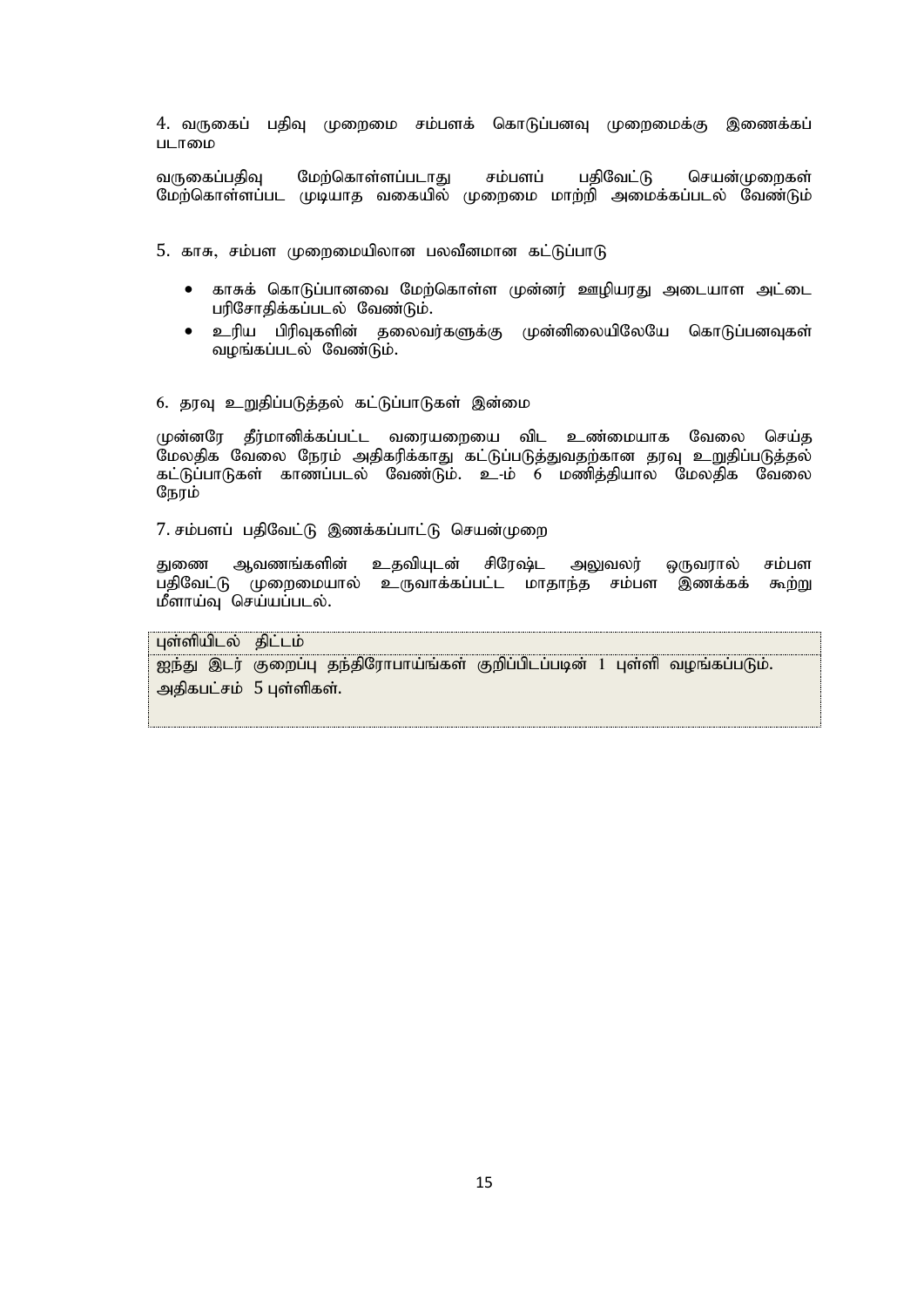| பகுதி |  |
|-------|--|
|-------|--|

# வினா 06

# **1.**

| கற்றல் வெளியீடு :                                                                                                    |  |  |
|----------------------------------------------------------------------------------------------------------------------|--|--|
| 1.5.3 வியாபார படிமுறை மட்டத்தில் ஒரு உரிமத்தின் இடரைத் தணிக்கக்கூடியதான                                              |  |  |
| உள்ளகக் கட்டுப்பாட்டினது வகிபாகத்தை இனம் காணல்.                                                                      |  |  |
|                                                                                                                      |  |  |
| அமைப்புக்கு உரித்தான அனைத்து பணமும் பெறப்பட்டமையை<br>உறுதி<br>செய்தல்.                                               |  |  |
| அனைத்து பணமும் சரியாகக் கணக்கு வைக்கப் பட்டு அமைப்பின் ஏடுகளில்<br>$\bullet$<br>பதிவு செய்யப் பட்டமையை உறுதி செய்தல் |  |  |
| பணம் முறையாகப் பாதுகாக்கப்படுதலை உறுதி செய்தல்.<br>٠                                                                 |  |  |
| அனைத்து பணமும் உரிய முறையில் வங்கியில் இடப் பட்டமையை உறுதி<br>٠<br>செய்தல்.                                          |  |  |
|                                                                                                                      |  |  |
| புள்ளியிடல் திட்டம்                                                                                                  |  |  |

ஒவ்வொரு சரியான விடைக்கும் 1 புள்ளி அதிகபட்சம் 3 புள்ளிகள்

# **2** kw;Wk ; **3**

| <i>ட</i> மற்றும் ச                                                       |  |  |
|--------------------------------------------------------------------------|--|--|
| கற்றல் வெளியீடு :                                                        |  |  |
| பகுதி 2                                                                  |  |  |
| 3.1.1 ஒரு வியாபார படிமுறையின் தரப்பட்ட நோக்கங்களை அடையக்கூடிய            |  |  |
| கட்டுப்பாட்டின் பயனுறுதியை உருவமைத்தலின் முக்கியத்துவத்தை ஏற்பிசைவு      |  |  |
| செய்தல்.                                                                 |  |  |
| 3.2.1 உள்ளகக் கட்டுப்பாட்டின் தொழிற்பாட்டு பயனுறுதியின் முக்கியத்துவத்தை |  |  |
| விளக்குதல்.                                                              |  |  |
|                                                                          |  |  |
| 3<br>பகுதி                                                               |  |  |
| 1.6.1 முக்கிய கட்டுப்பாட்டு நடவடிக்கைகளைப் பற்றி விளக்கம் கொடுத்தல் :    |  |  |
| - கடமைகளை பிரித்தல்                                                      |  |  |
| - பௌதீக கட்டுப்பாடுகள்                                                   |  |  |
| - அங்கீகாரம் வழங்கல்                                                     |  |  |
| - வியாபாரச் செயற்பாட்டு மீளாய்வு                                         |  |  |
|                                                                          |  |  |
| - தகவல் செய்முறைக் கட்டுப்பாடு                                           |  |  |
| 3.1.1<br>ஒரு வியாபார படிமுறையின் தரப்பட்ட நோக்கங்களை அடையக்கூடிய         |  |  |
| கட்டுப்பாட்டின் பயனுறுதியை உருவமைத்தலின் முக்கியத்துவத்தை ஏற்பிசைவு      |  |  |
| செய்தல்.                                                                 |  |  |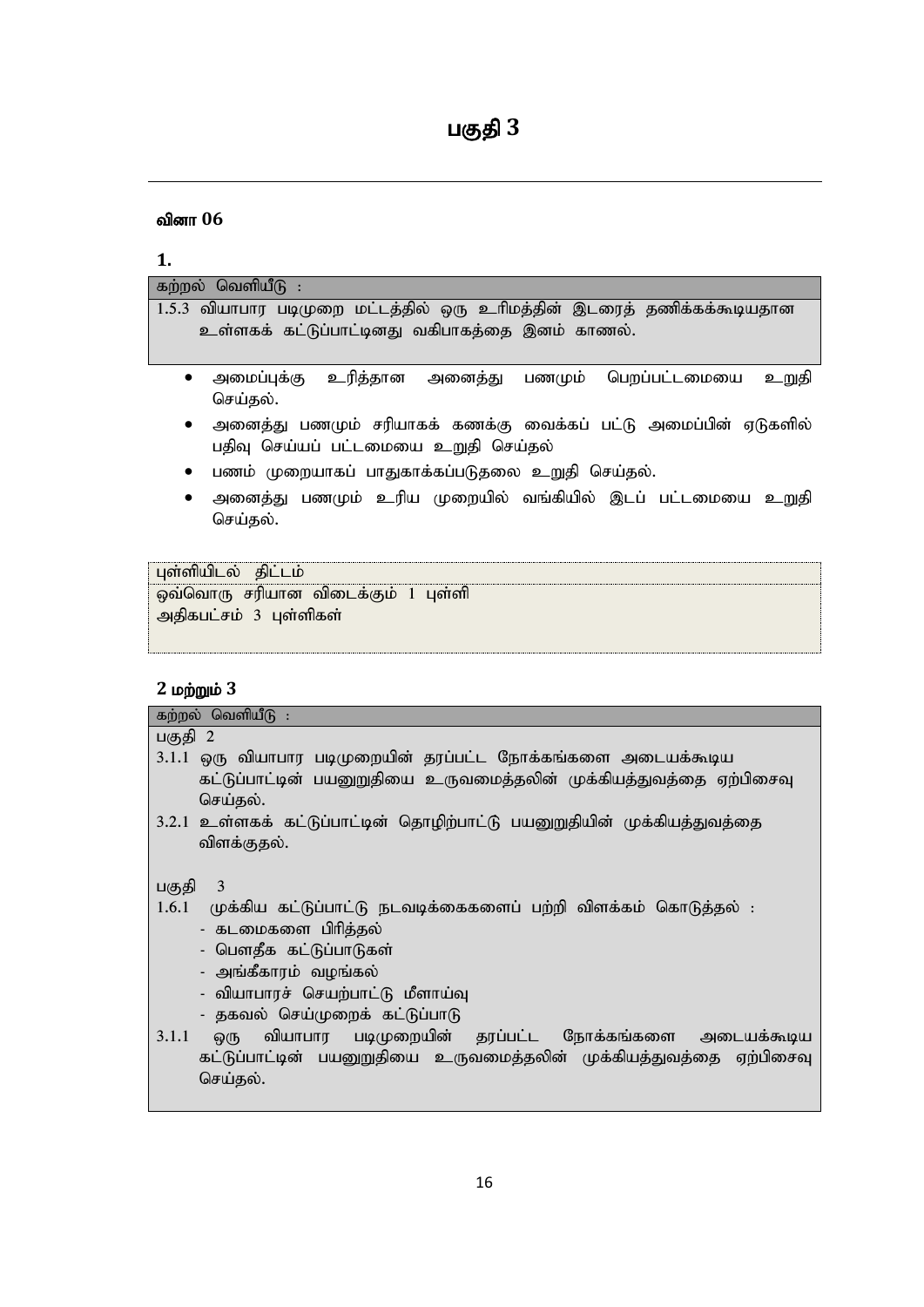| <u>கட்டுப்பாட்டின்</u>                                                                                                                                                |                                                                                                                                                                               | <u>பிரேரிக்கப்பட்ட</u>                                                                                                                           |
|-----------------------------------------------------------------------------------------------------------------------------------------------------------------------|-------------------------------------------------------------------------------------------------------------------------------------------------------------------------------|--------------------------------------------------------------------------------------------------------------------------------------------------|
| குறைபாடு                                                                                                                                                              | <u>விளைவுகள்</u>                                                                                                                                                              | <u>கட்டுப்பாடு</u>                                                                                                                               |
| பணத்தை<br>காசாளர்<br>சேகரிப்பார்,<br>அவரே<br>காசேடு<br>மற்றும்<br>விற்பனைப்<br>பேரேட்டில்<br>பதிவு<br>செய்வார்.<br>இது<br>பலவீனமான<br>வேலைப்<br>பகிர்ந்தளிப்பு ஆகும். | மோசடிக்கான<br>அதிகரித்த<br>இடர்,<br>பணப்<br>தவறான<br>பாவனை                                                                                                                    | காசேட்டில்<br>காசாளர்<br>பதிவு செய்தல்<br>வேண்டும்.<br>மற்றொரு<br>அலுவலர்<br>விற்பனைப்<br>பேரேட்டில்<br>பதிவு செய்தல் வேண்டும்.                  |
| வரவேற்பாளர்<br>மேற்பார்வையின்றி<br>அஞ்சல்களைப்<br>பிரிப்பார்.                                                                                                         | இது காசோலைகள் தவறாகக்<br>கையாளப்<br>படக்<br>கூடிய<br>விளைவை ஏற்படுத்தும்.                                                                                                     | சுயாதீனமான<br>ஒரு<br>அலுவலர்<br>அஞ்சல்கள்<br>பிரிக்கப்<br>படுவதை<br>செய்து,<br>மேற்பார்வை<br>காசோலைப்<br>பதிவேட்டில்<br>கையொப்பமிடல்<br>வேண்டும் |
| மற்றும்<br>காசு<br>சில<br>காசோலைகள்<br>தினங்களுக்கு<br>ஒரு<br>வங்கியில்<br>இடப்<br>முறை<br>படுதல்.                                                                    | சேகரிக்கப்பட்ட<br>மற்றும்<br>காசு<br>ஊழியர்களால்<br>காசோலைகள்<br>தவறாகப் பயன்யடுத்தப்படல்.                                                                                    | காசு<br>மற்றும்<br>காசோலைகள்<br>சில<br>வங்கியில்<br>நாளாந்தம்<br>இடப்படுதல் வேண்டும்.                                                            |
| விடுமுறையில்<br>காசாளர்<br>நிதிக்<br>உள்ள<br>போது<br>உறுப்பினர்<br>குழுவின்<br>சேகரிப்புகளை<br>ஒருவர்<br>மேற்கொள்ளல்.                                                 | சேகரிப்புக்கான பொறுப்புக்<br>கூறும் தன்மை இன்மையினால்<br>தவறுகள் ஏற்படலாம்                                                                                                    | விடுமுறையில்<br>காசாளர்<br>உள்ள<br>போது<br>நிதிக்<br>குழுவின்<br>உறுப்பினர்<br>சேகரிப்புகளை<br>ஒருவர்<br>மேற்கொள்ள<br>நியமிக்கப்படல் வேண்டும்    |
| கடவுச்<br>காசாளரது<br>சொல்<br>ஏனைய<br>பகிரப்<br>ஊழியர்களுடன்<br>பட்டிருத்தல்                                                                                          | கணணி<br>பயனரது<br>உள்நுழைவுத்<br>தகவல்கள்<br>மூலம் பயனரை<br>அடையாளம்<br>காண்பதால் தவறுகள் மற்றும்<br>மோசடிகளுக்கான<br>பொறுப்புக்களை<br>ஒப்படைப்பதில்<br>சிக்கல்கள்<br>எழலாம். | அங்கீகரிக்கப்<br>பட்ட<br>ஒவ்வொரு<br>தனி<br>நபருக்கும்<br>தனியான<br>உள்நுழைவுக்<br>கணக்குகள்<br>வழங்கப்<br>படல் வேண்டும்.                         |
| வங்கிக்<br>கணக்கிணக்கங்கள்<br>கணக்காளரால்<br>தொடர்ச்சியான<br>முறையில்<br>மீளாய்வு<br>செய்யப் படாமை.                                                                   | காசுச் சுற்றோட்டத்தில் காணப்<br>படக்<br>தவறுகள்<br>கூடிய<br>காணப்படாது<br>அடையாளம்<br>போகலாம்.                                                                                | பொறுப்பு<br>வாய்ந்த<br>ஒரு<br>அலுவலர்<br>(கணக்காளர்)<br>சகல<br>கணக்கிணக்கங்களையும்<br>பரிசோதனை<br>செய்து<br>அங்கீகரிக்க வேண்டும்                 |